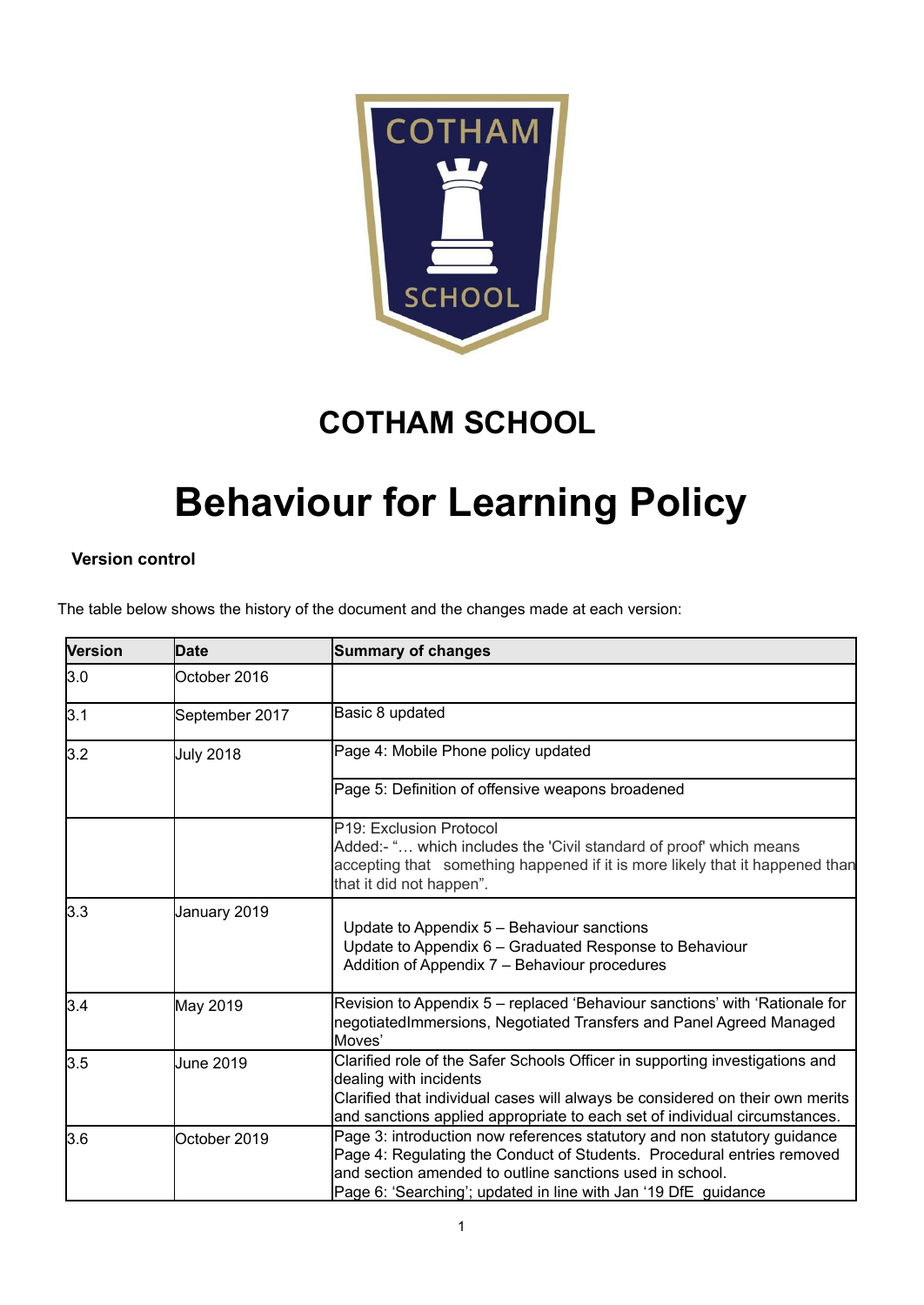|     |                | Appendix 2: Home School Agreement updated<br>Appendix 5: Term 'Immersion' replaced with Temporary Alternative<br><b>IProvision</b><br>Appendix 6: Graduated Response to Behaviour deleted from policy.<br>Appendix 7: Relabelled as Appendix 6. Changes to reflect the new school<br>times. Section added re Teacher and Faculty Area detentions. Section on<br>Red Card Detentions amended to remove sanction as a response to<br>lateness. Section added re Learning Coordinator detentions as a<br>response to persistent lateness. Section on Headteacher Detentions<br>amended to reflect the new school times.<br>Appendix 8: Relabelled as Appendix 7. Changes of the term 'curriculum' to<br>'Faculty'. Removal of terms Key Stage Forum and Steering Group to<br>sections on Role of Learning Coordinators and Role of Faculty Leaders.<br>Appendix 9: Relabelled as Appendix 8. Change of wording on section<br>School Sanction from 'will apply' to 'may apply'.<br>Appendix 10: Relabelled as Appendix 9. Change of wording on section<br>School Sanction from 'will apply' to 'may apply'. Wording re 'police interview'<br>changed to 'interview with Cotham's Safer Schools Officer'.<br>Appendix 11. Relabelled as Appendix 10. |
|-----|----------------|-------------------------------------------------------------------------------------------------------------------------------------------------------------------------------------------------------------------------------------------------------------------------------------------------------------------------------------------------------------------------------------------------------------------------------------------------------------------------------------------------------------------------------------------------------------------------------------------------------------------------------------------------------------------------------------------------------------------------------------------------------------------------------------------------------------------------------------------------------------------------------------------------------------------------------------------------------------------------------------------------------------------------------------------------------------------------------------------------------------------------------------------------------------------------------------------------------------------------------------------------|
| 3.7 | September 2020 | Page 3: Introduction, students with ACE within intention<br>Page 4: Regulating, changes to terminology of sanctions used in school<br>Page 5: Mobile Phones, change to location of confiscation in line with<br>bubbles<br>Page 6: Tobacco, inclusion of LEA guidance re offensive weapons<br>Page 7: Additional items, introduction of BB guns<br>Page 15: Appendix 6, changes to reflect school sanctions<br>Page 16: Appendix 7, change to role of LC to reflect new sanctions<br>Page 18: Appendix 8, inclusion of LEA guidance re offensive weapons<br>Page 20: Appendix 9, inclusion of Safer Schools Officer<br>Page 21: Appendix 11, inclusion of statutory changes to exclusion during<br>covid 19<br>Page 27: Appendix 12, introduction of additional appendix to include<br>behaviour with a transmission risk                                                                                                                                                                                                                                                                                                                                                                                                                       |
| 3.8 | September 2021 | Page 4: Regulating the conduct, removal of the words 'litter picking'<br>Page 15: Appendix 7, Use of B8, change to wording to refer to 'link'<br>classroom<br>Page 22: Appendices 11 and 12, removal of these appendices (covid<br>specific addendums)<br>Page 8: Removed the brief paragraph on sexual violence replacing it with<br>sections on peer-on-peer harm, contextual safeguarding approach to<br>peer-on-peer harm, and sexual violence and sexual harrassment<br>Page 21: Appendix 9, changes to the Drugs Policy to take account of<br>updated LEA and A&SP changes in practice<br>Page 15: Appendix 5, change from term 'Negotiated Transfer' to 'Managed<br>Move' in line with guidance from DfE<br>Page 4, page 5, page 8, page 16, page 22, page 23, change from the term<br>'fixed term exclusion' to 'fixed term suspension' in line with guidance from<br>DfE                                                                                                                                                                                                                                                                                                                                                               |

Approved by Governors: September 2021 Policy Author: JBU

Next review date: September 2022 Mext reviewed by: CR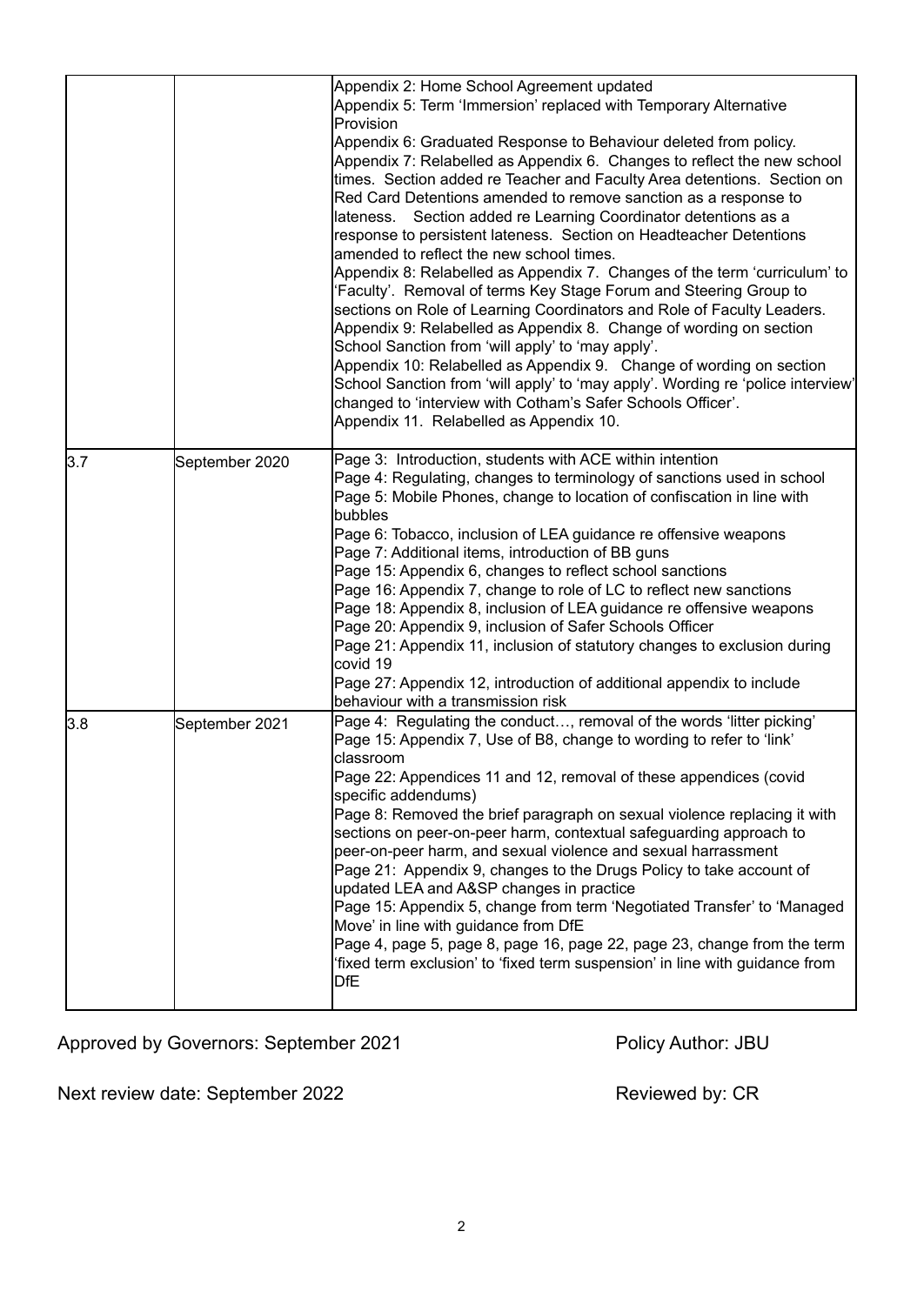#### **Cotham School Behaviour for Learning Policy**

#### **Introduction**

The Behaviour for Learning Policy at Cotham has been informed by:

- Sehaviour and discipline in schools: Advice for headteachers and school staff' (DfE, January 2016),
- 'Exclusion from maintained schools, academies and pupil referral units in England: Statutory guidance for those with legal responsibilities in relation to exclusion September 2017",
- 'Searching, screening and confiscation: Advice for headteachers, school staff and governing bodies' (DfE, January 2018)

The Behaviour for Learning (BfL) Policy at Cotham is based on the premise that all members of the school community have the right to:

- Learn and work in a purposeful, orderly and calm environment without being disrupted by others;
- Feel safe;
- Have their voice heard and concerns listened to:
- Be treated with fairness and respect.

The policy should be consistently and fairly applied to reward achievement, recognise good behaviour and to deal with any inappropriate conduct. All adults who work directly with and alongside students at the school must ensure that the Policy aims are integral to their work and practice. At Cotham we aim to provide:

- a community ethos and climate for learning which is inclusive but which emphasises the highest standards of behaviour and respect for others
- a culture of success which emphasises encouragement, praise and recognition of good behaviour and effort
- a common system of rewards
- a consistent and fair response to behavioural issues
- rules that clearly define the limits of acceptable and unacceptable behaviour
- support for students with learning and/or behavioural needs, including those who have had Adverse Childhood Experiences (ACES) through restorative approaches where appropriate
- a common system of sanctions which address persistent behavioural problems

#### **BfL Procedures (application of this policy)**

Cotham School operates BfL procedures which cover all aspects of school life. These aim to:

- **eliminate disruptive behaviour**, so that there is a culture of achievement, ambition and learning everywhere in the school, and no learning time is wasted
- provide **clarity for staff and students** about acceptable behaviour
- provide a **consistent and fair approach** to the consequences of misbehaviour
- encourage students to **take responsibility** for their own actions
- enable teachers to **deliver engaging and creative lessons,** where students can experiment and take risks, without concern for behavioural consequences.

Rewards have a motivational role in helping students to realise that good behaviour is valued. Integral to the system of rewards is an emphasis on praise both informal and formal to individuals and groups. Students behaviour is rewarded with:

- informal praise
- achievement points (Housepoints recorded on SIMS)
- certificates
- telephone calls and letters home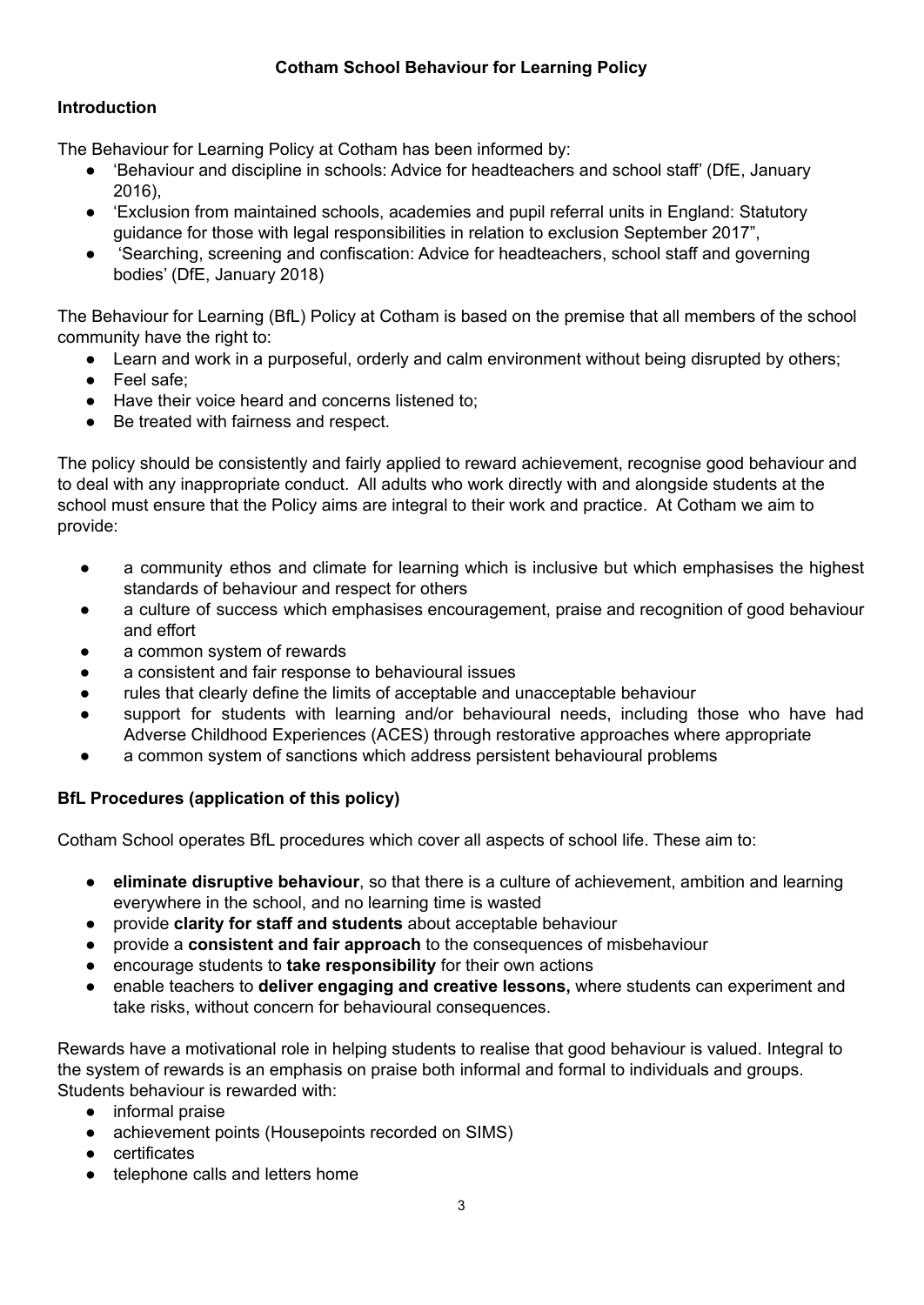student awards

House assemblies, year group assemblies and whole school assemblies have dedicated time allocated to celebrate achievement both in and out of the classroom.

Our expectations are shared with all staff, students and parents/carers. Visible displays outlining expectations are referenced around the school and staff receive regular training in engaging students in their learning and in ensuring that rules are applied fairly and consistently. Encouraging the best BfL forms the basis for the Home-School agreement (see appendix 2), which is signed by the students and parents/carers.

Students who may need extra support in making appropriate choices with regard to their behaviour have access to a wide range of support staff including tutors, Learning Coordinators, Behaviour Managers, Learning Mentor, Heads of House, peer mentors, prefects, learning support assistants and the SEND team. Students on the Special Educational Needs and Disabilities register, with diagnosed additional learning, needs may follow a modified sanction system that is appropriate for their cognitive ability or their disability, in consultation with the Special Needs Coordinator (SENCO) or the Senior Leadership Team.

Interventions used to support behaviour change include Tutor or Learning Coordinator reports, instant rewards, Time Out cards, Aggression Replacement Therapy, Social Skills sessions, structured mentoring programmes, counselling, Pastoral Support Plans, Immersions, Managed Moves and Achievement/House Points. The school will engage the services of external agencies such as the Bristol Inclusion Panel, Social Care, Educational Psychologists, mental health and medical practitioners, and other specialist agencies when needed.

Regular communication with parents and carers will be maintained when a student's behaviour gives cause for concern. This will include parents/carers being required to attend meetings in school.

#### **Regulating the conduct of students**

We have high expectations for all of our students. We expect them to arrive on time to school, in the correct uniform, with the correct equipment so that they are ready to learn.

We also promote the good conduct of students around the school during social times, before and after school and at lesson changeover. Students who do not meet our expectations are issued with detentions and may also be required to undertake duties.

The school has a number of detentions and sanctions in place for students that we use:

- Teacher Detentions
- Faculty Area Detentions
- After School Detentions
- Headteacher Detentions
- Removal from the class for the remainder of the lesson

We reserve the right to request that parents and carers pay the cost of any repairs that are necessary as a result of their child's behaviour.

The school works closely with the police, local residents and transport services to ensure the reputation of the school is upheld in the community.

#### **Serious incidents**

For serious incidents, such as persistent disruptive behaviour, fighting, bringing a prohibited item into school or swearing at a member of staff, a student will place themselves at risk of suspension. When a student is formally suspended from school, it is best practice for the student and his/her parent/carer to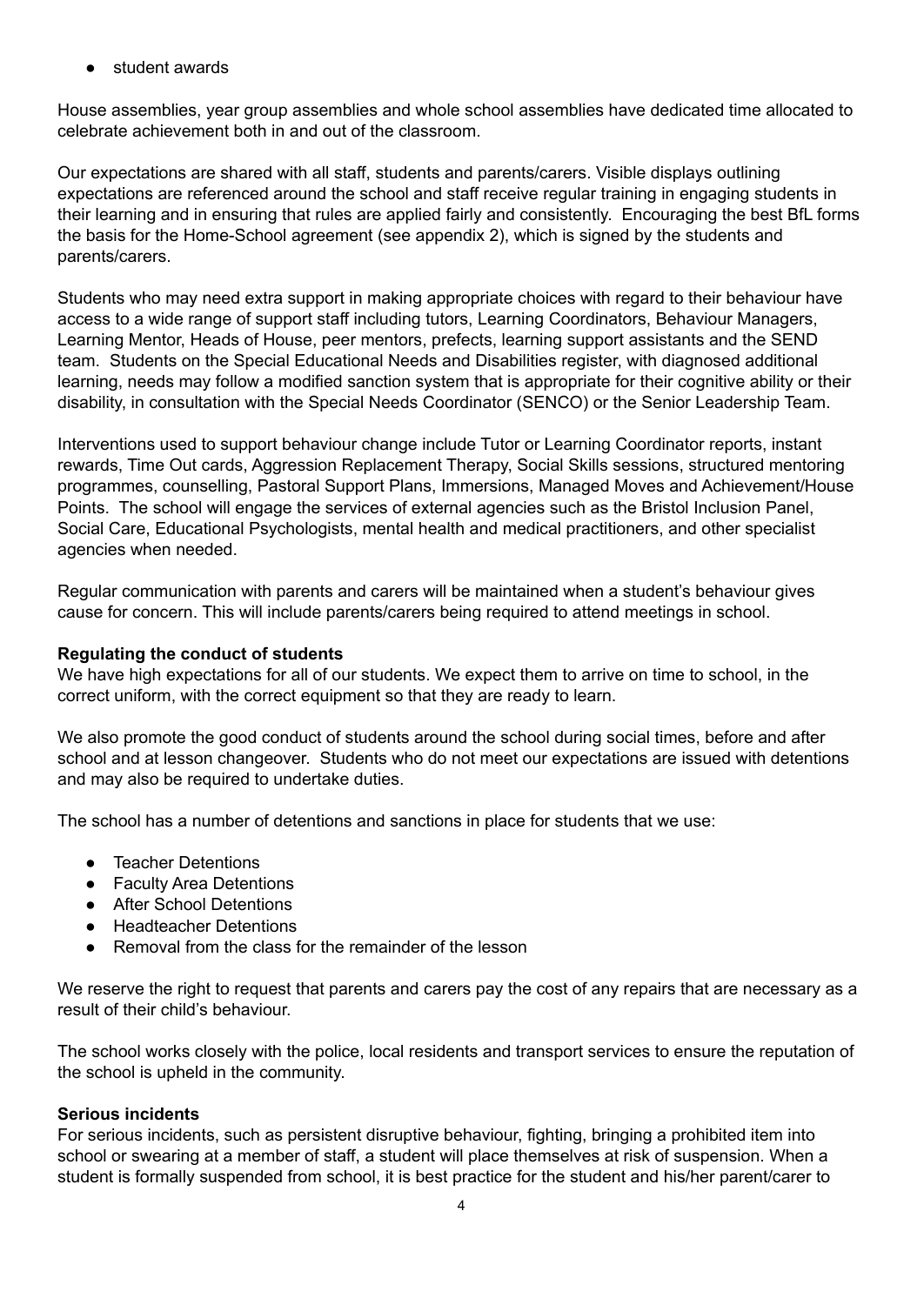attend a Return to School meeting, with a member of the Senior Leadership Team and Learning Coordinator before returning to mainstream lessons. During the period following the meeting, if the student's behaviour continues to fall below the expectations of the school, as agreed in the post-suspension meeting, the parent/carer will be required to meet again with a senior member of staff.

In the very rare case, where the Headteacher makes the decision to exclude a student permanently, it will either be for;

- a one off serious breach of the school's behaviour policy, or
- for persistent disruptive behaviour, where allowing a student to remain in school would seriously harm the education or welfare of the students in the school community.

Individual cases will be considered on their own merits and sanctions applied appropriate to each set of individual circumstances.

#### **The Student Code of Conduct: 'The Basic 8'**

Student Voice has led on the introduction at Cotham of the 'Basic 8' (See appendix 3) All students who are part of the Cotham School community are required to have a proper regard for the authority of staff 'in loco parentis' and treat all members of the school community with courtesy and respect.

Underpinning our ethos is a respect for and consideration of the views of students but equally we believe that respect has to be given in order to be received. We therefore expect students will show consideration and respect for others and learn and behave to the best of their ability at all times.

Poor behaviour from any student will not be tolerated as it is a denial of the right of their peers to learn and teachers to teach. Consequently, if the Basic 8 expectations are not fully observed, students can expect that they will be sanctioned. Individual cases will be considered on their own merits and sanctions applied appropriate to each set of individual circumstances.

#### **Abuse or Intimidation of Staff**

The school will adopt firm measures against abuse or intimidation of staff by students. This includes unacceptable conduct by students when not on the school site or outside of school hours when not under the charge of a member of staff of the school.

#### **Mobile Phones**

There must be a zero tolerance approach by **all** staff to Mobile Phones.

#### **School rules in relation to Mobile Phones**

- Phones must always be switched off (not on silent mode) and kept in a bag **before entering AM Tutor Period until students have exited their last lesson at the end of the school day.**
- Phones must not be taken into examinations.
- **●** Phones must not be used for any purpose (e.g. phoning, texting, surfing the internet, taking photos, taking films, listening to music) during the school day. Teachers must not ask students to take out and use their phones for a lesson due to the safeguarding risk this presents.

If a student breaches these rules the phone will be confiscated and passed to the students Learning Coordinator. . It will be returned to the student the following day. If a student persistently has a phone confiscated, the period for which it is retained will be extended, at the discretion of a member of the Senior Leadership Team.

#### **School Uniform**

• Only the correct school uniform must be worn.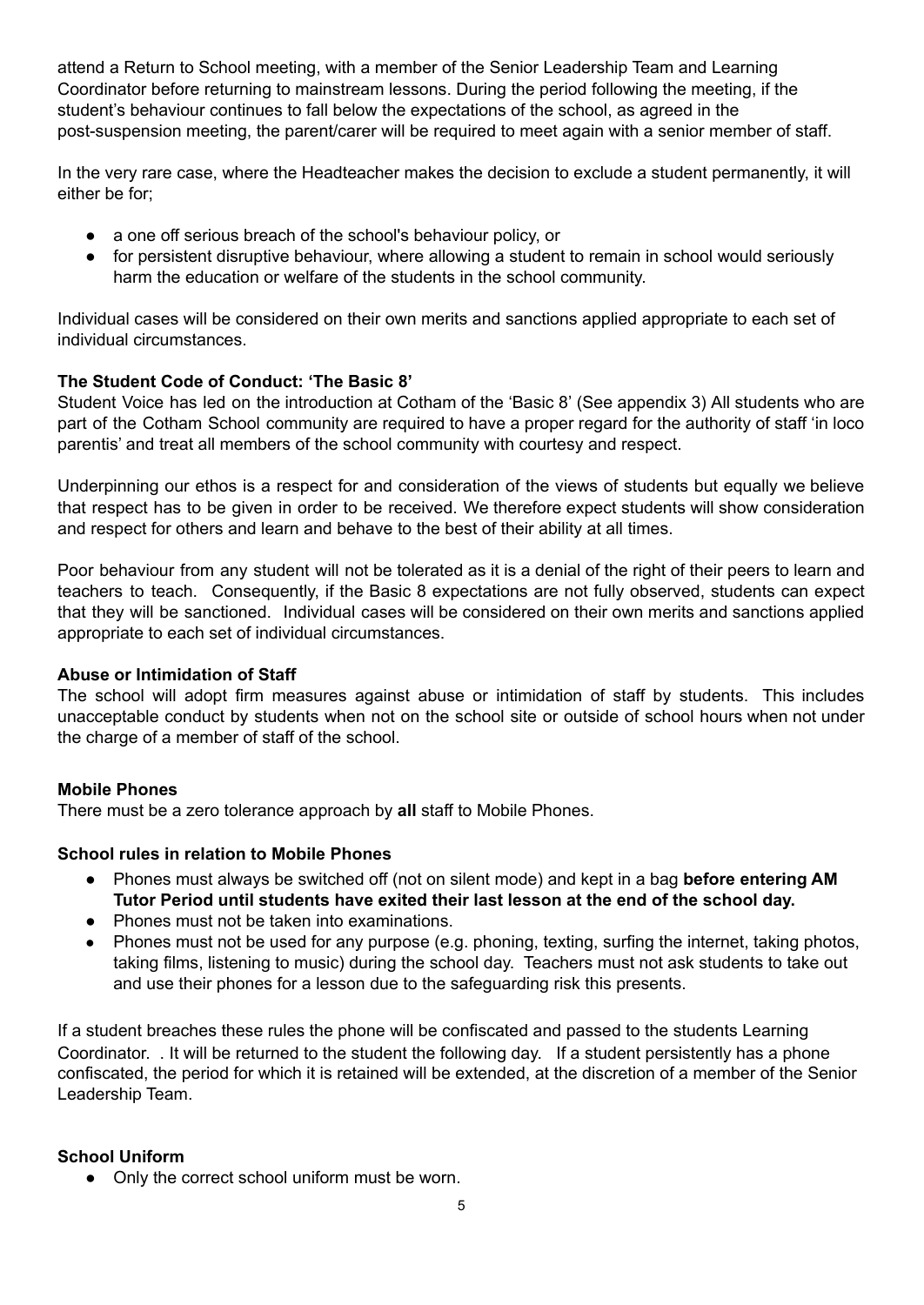• Any excessive or additional jewellery or clothing items which are not part of the school uniform requirements will be confiscated and passed to the relevant Learning Coordinator.

● The school reserves the right to send students home to change into proper uniform, to collect Lanyards or to apply a sanction to students when any of these are necessary.

#### *\*Please see School Uniform Policy.*

**Tobacco, E-Cigarettes, Matches, Lighters, Alcohol, Knives, any 'bladed implement' or other dangerous Legal or Illegal Substances or Offensive Weapons**

- It is forbidden to bring any of these items onto the school site and to do so will be treated as a very serious matter
- In line with Bristol City Council's guidance on Offensive Weapons in Education Settings the school will report to and work with local safeguarding partners (Families in Focus, Safer Options Team, the Police) should an offensive weapon be found.

#### **Behaviour in the Wider Community**

The Headteacher's power to discipline also applies for misbehaviour outside the school gate or when students are off school premises and where it is witnessed by a member of staff or reported to the school. This also relates to any bullying incidents occurring anywhere off the school premises. Where bullying outside school is reported to school staff, it will be investigated and acted on. The Headteacher will also consider whether it is appropriate to notify the police or anti-social behaviour coordinator in the local authority of the actions taken against a student. This may, depending on individual circumstances, result in a conversation with our School Liaison Officer.

#### **When investigating an incident involving behaviour in the wider community the school will consider the following**

- The severity of the misbehaviour;
- The extent to which the reputation of the school has been affected;
- Related to this, whether the student/s were identifiable as a member of the school community;
- The extent to which the behaviour in question might have repercussions for the orderly running of the school, and might pose a threat to another student or member of staff;
- Whether the misbehaviour in question was on the way to or from school, outside the school gates, or otherwise in close proximity to the school;
- Whether the behaviour might affect the chance of opportunities being offered to other students in the future.

#### **Extended school activities**

Poor behaviour during on-site extended school activities will be dealt with in the same way as for any other on-site activity. If the behaviour occurs during an off-site behaviour activity which is not supervised by school staff, college or work placements, the student can expect to be instructed to behave in an acceptable manner by school or supervisory staff and to be sanctioned on their return to school. Individual cases will be considered on their own merits and sanctions applied appropriate to each set of individual circumstances.

#### **Exploitation of new media by students (electronic devices, mobile phones and social media)**

The use of defamatory or intimidating messages and images inside or outside of school will not be tolerated. Should any of the above new media be used by students in order to bully or embarrass fellow students or members of staff, or should any such actions cause disruption to any other element of the school community, sanctions will be applied. Individual cases will be considered on their own merits and sanctions applied appropriate to each set of individual circumstances.

Where an electronic device that is prohibited by the school rules or that the school reasonably suspects has been, or is likely to be, used to commit an offence or cause personal injury or damage to property, the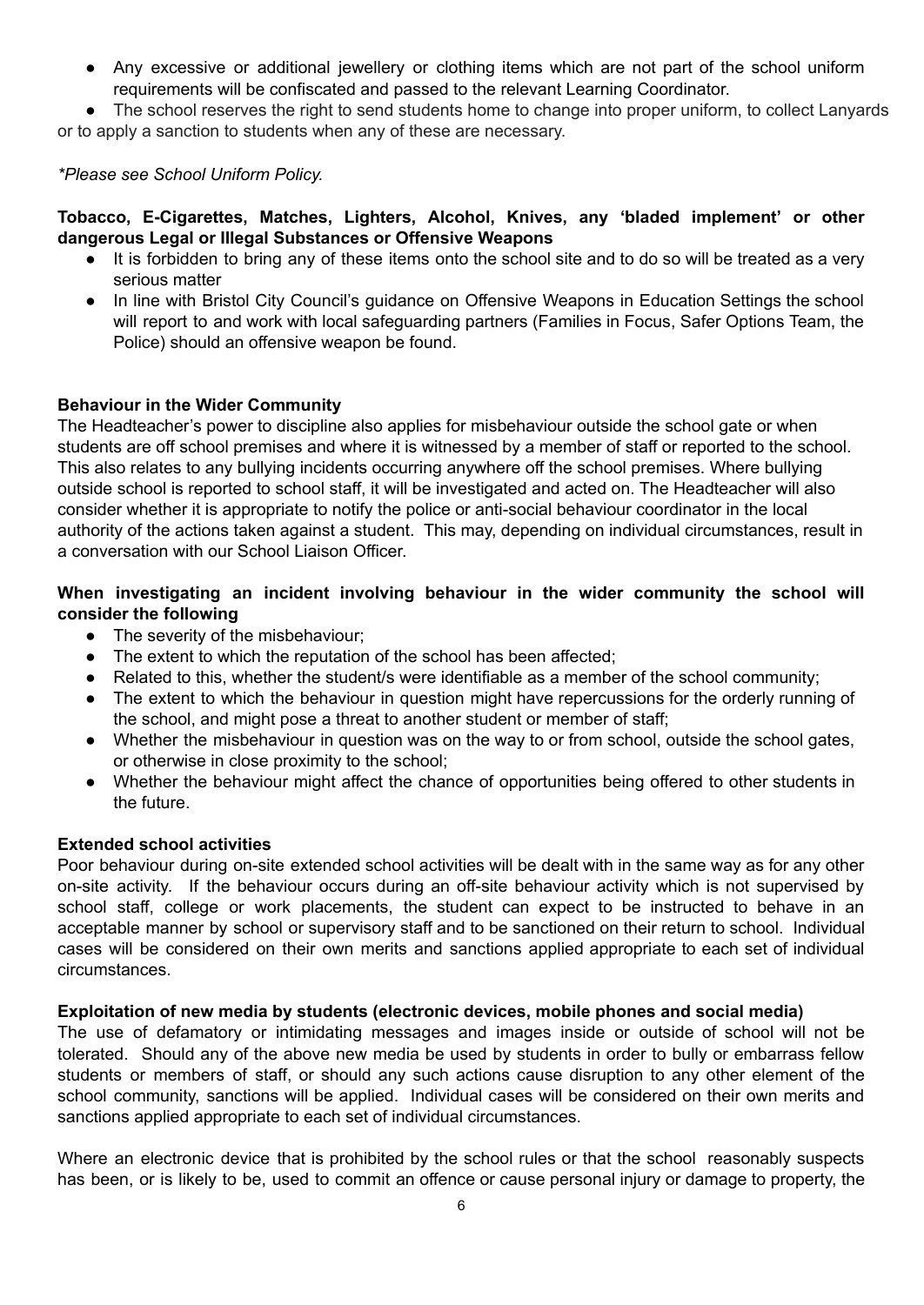Headteacher or staff authorised by her may examine any data or files on the device where there is a good reason to do so. They may also delete data or files if they think there is a good reason to do so, unless they are going to give the device to the police. This power applies to all schools and there is no need to have parental consent to search through a young person's mobile phone if it has been seized in a lawful 'without consent' search and is prohibited by the school rules or is reasonably suspected of being, or being likely to be, used to commit an offence or cause personal injury or damage to property

#### **Searching**

The Headteacher and staff authorised by them have a statutory power to search students or their possessions, without consent, where they have reasonable grounds for suspecting that the student may have a prohibited item. Headteachers and authorised staff can also search for any item banned by the school rules which has been identified in the rules as an item which may be searched for.

The person conducting the search may require the student to turn out their pockets, empty their bags and remove outer clothing. 'Outer clothing' includes hats; shoes; boots; gloves and scarves. 'Possessions' means any goods over which the student has or appears to have control – this includes desks, lockers and bags.

Schools are not required to inform parents/ carers before a search takes place or to seek their consent to search their child. Searches will take place in private with more than one member of staff present. At least one of the members of staff conducting the search will be of the same sex as the student.

If the student refuses staff can apply an appropriate sanction. A student refusing to cooperate with such a search raises the same kind of issues as where a student refuses to stay in a detention or refuses to stop any other unacceptable behaviour when instructed by a member of staff – in such circumstances, the school can apply an appropriate disciplinary sanction.

#### **Prohibited items as defined by the Department for Education are:**

- Knives, any other weapon;
- Alcohol;
- Illegal drugs;
- Stolen items:
- Tobacco and cigarette papers;
- Fireworks;
- Pornographic images;
- Any article that has been or is likely to be used to commit an offence, cause personal injury or damage to property.

#### **Additional prohibited items as defined by Cotham School are:**

- 'Bladed implements' and any item that could be used as an offensive weapon;
- Mobile phones outside of the school rules
- Items of clothing/ attire that do not conform with the school's uniform policy
- BB guns and replica weapons

\*Reasonable force may be used to search for prohibited items. The police will be called where there is a potential danger or risk to the personal safety of a member of staff or student.

*\*Please see Use of Reasonable Force Policy and Guidance.*

#### **Confiscation**

The Headteacher, and staff authorised by her can remove from a student any prohibited item found as a result of a search. They can also confiscate any item, however found, which they consider harmful or detrimental to school discipline.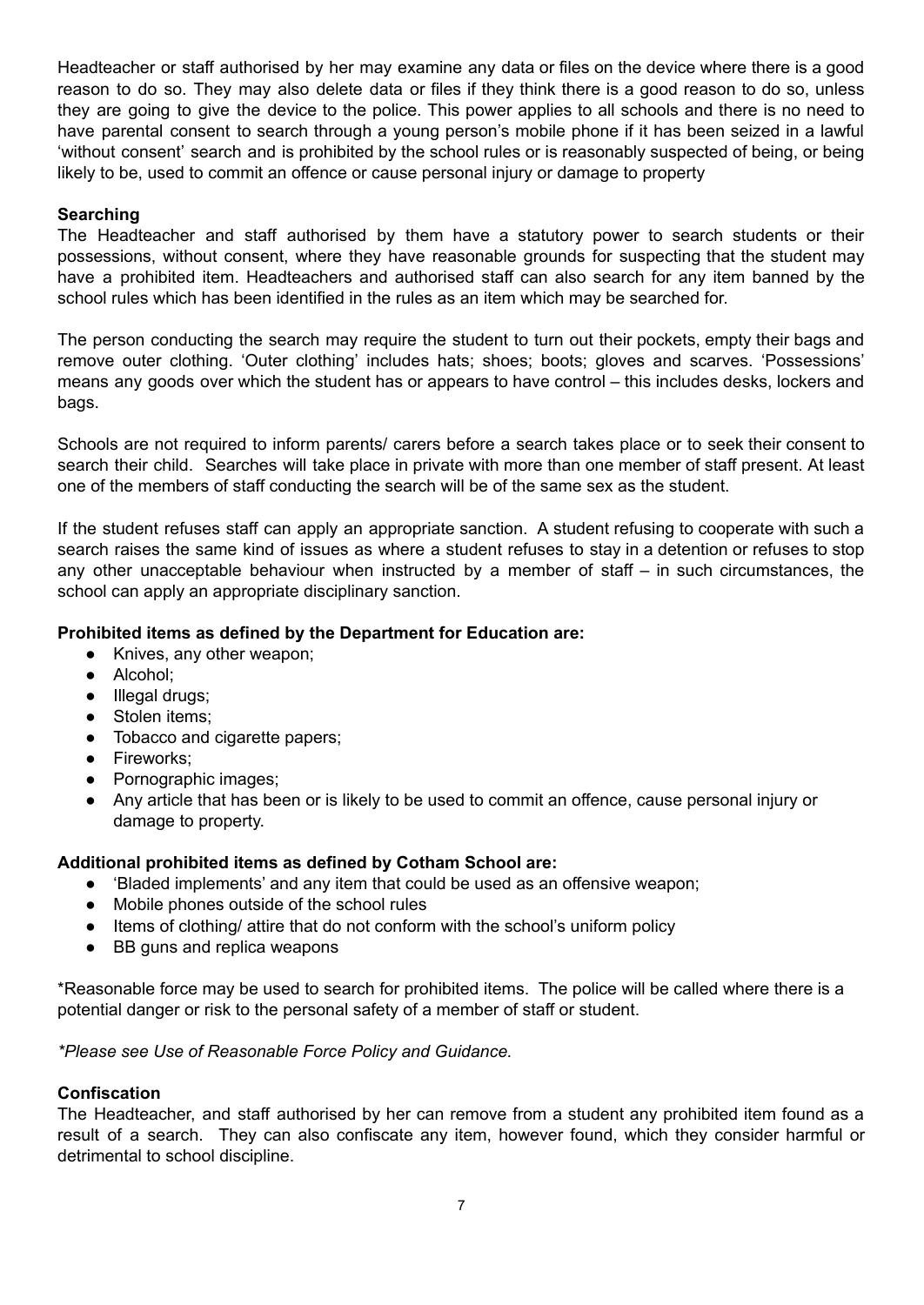#### **Screening**

The law allows that all schools can, should they choose to require students to undergo screening by walk-through or hand-held metal detector, even if they do not suspect them of having a weapon and without the consent of the students.

If a student refuses to be screened, the school may refuse to have the student on the premises. This is not a suspension. If the school takes this course of action the student's absence will be treated as unauthorised. The student must comply with school rules and attend school.

#### **\*Use of Reasonable Force:**

Physical contact will be avoided wherever possible and only be used as a last resort, using minimum reasonable force. Section 93 of the *Education and Inspections Act 2006* states that school staff can use such force as is reasonable in the circumstances to prevent a student from doing, or continuing to do, any of the following:

- committing any offence
- causing personal injury to, or damage to the property of, any person (including the student themself
- prejudicing the maintenance of good order and discipline at the school

Where possible, in the event that reasonable force is required to be used, staff trained in Safer Handling techniques will be deployed.

*\*Please see Use of Reasonable Force Policy and Guidance*

#### **Preventing Bullying, Harassment and Discrimination**

Cotham School strives to ensure that all members of our school community are able to work in a safe and secure environment, free from humiliation, harassment, oppression and abuse. (See Anti-bullying Policy) Central to this is a Restorative Justice approach whereby students are encouraged and supported to take responsibility for their actions and to consider how these have affected others. They are then supported by members of staff to take steps to repair the harm that has been done. The school may impose a sanction, such as a detention, isolation or suspension alongside this restorative approach. Individual cases will be considered on their own merits and sanctions applied appropriate to each set of individual circumstances.

Cotham actively encourages students to feel confident about reporting instances of bullying and students have a variety of channels (school staff, peer mentors, tutor group reps, prefects, communication via parent/carers, student Safeguarding page on the Virtual Learning Environment (VLE) and a bully button on the school website for reporting bullying. Students are surveyed annually for year group Data Reviews to ensure that school systems for eliminating bullying are kept under review. All staff receive annual training on the procedures for dealing with safeguarding and bullying. Preventative work in assemblies, workshops, PHSE curriculum and tutor time programmes focus on anti-bullying and discrimination of any kind, making use of specialist external agencies as much as possible.

The school does not tolerate discrimination of any kind including and all incidents will be swiftly dealt with. Harassment on account of race, gender, disability or sexual orientation is unacceptable. Racist, sexist and homophobic incidents and other incidents of harassment or bullying are considered as serious incidents. These incidents may, depending on individual circumstances, result in a conversation with our School Liaison Officer. The police may be asked to intervene in the most serious incidents.

#### *\*Please see: Equalities Duty, Anti-Bullying Policy*

#### **Peer-on-peer harm:**

The school has a statutory responsibility to address any form of peer-on-peer harm which could include: Bullying (including cyberbullying, prejudice-based and discriminatory bullying).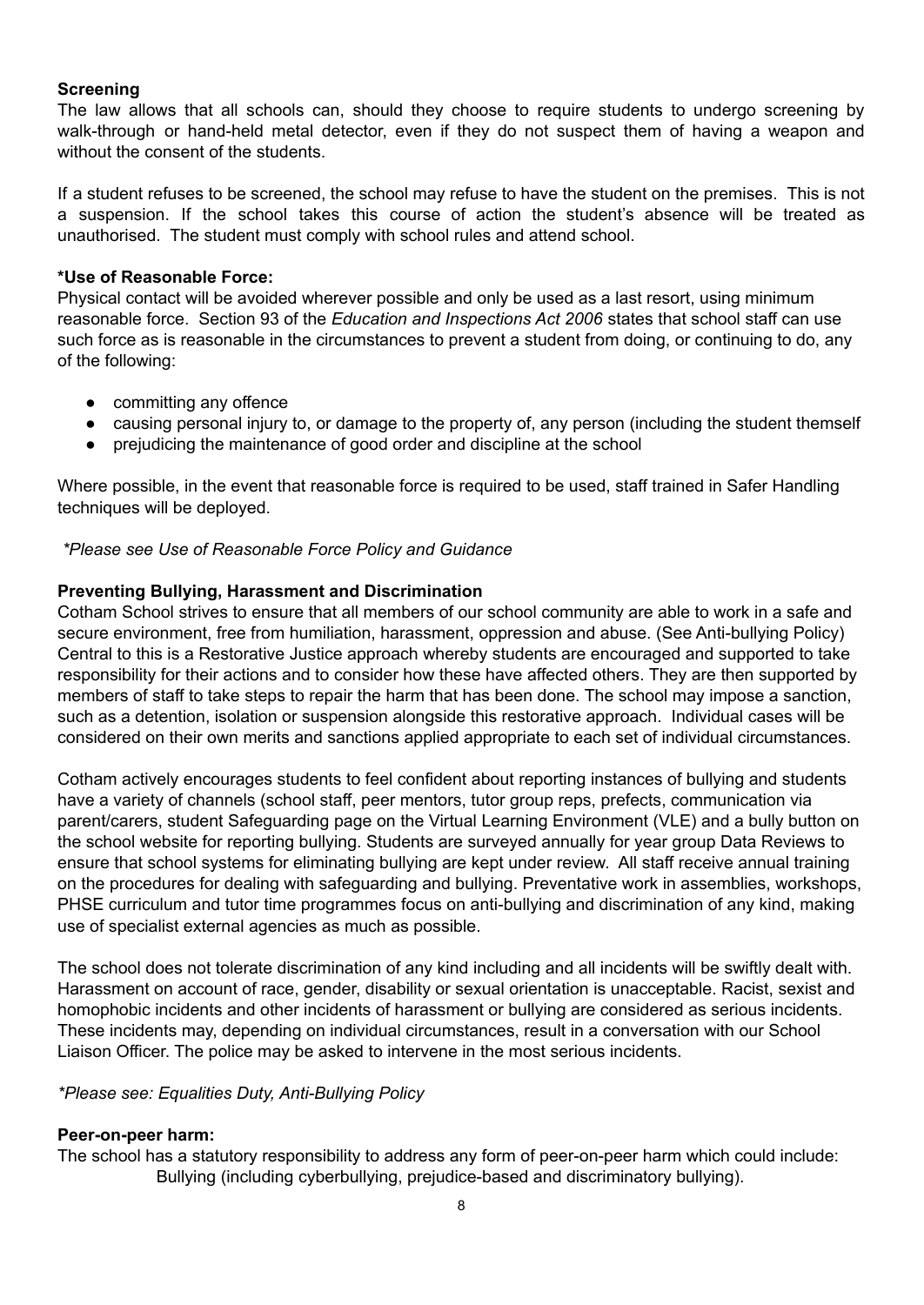Abuse in intimate personal relationships between peers.

Physical abuse such as hitting, kicking, shaking, biting, hair pulling, or otherwise causing physical harm (this may include an online element which facilitates, threatens and/or encourages physical abuse).

Sexual violence, such as rape, assault by penetration and sexual assault;(this may include an online element which facilitates, threatens and/or encourages sexual violence).

Sexual harassment, such as sexual comments, remarks, jokes and online sexual harassment, which may be standalone or part of a broader pattern of abuse.

Causing someone to engage in sexual activity without consent, such as forcing someone to strip, touch themselves sexually, or to engage in sexual activity with a third party.

Consensual and non-consensual sharing of nudes and semi-nude images and or videos (also known as sexting or youth produced sexual imagery).

Upskirting, which typically involves taking a picture under a person's clothing without their permission, with the intention of viewing their genitals or buttocks to obtain sexual gratification, or cause the victim humiliation, distress, or alarm; and

Initiation/hazing type violence and rituals (this could include activities involving harassment, abuse or humiliation used as a way of initiating a person into a group and may also include an online element).

#### **Contextual safeguarding approach to peer-on-peer harm:**

Cotham School will minimise the risk of peer-on-peer harm by taking a contextual approach to safeguarding by increasing safety in the contexts of which harm can occur – this can include the school environment itself, peer groups and the neighbourhood.

Part of the risk mitigation approach will be to regularly educate students about the signs, impact and what can be done about peer-on-peer harm, through assemblies, the tutor programme, PSHE curriculum and specialist workshops with external agencies.

Following any incidents of peer-on-peer harm, the DSL/Deputies will review and consider whether any practice or environmental changes can be made in relation to any lessons learned. This can include making changes to staffing and supervision, making changes to the physical environment and considering the utilisation and delivery of safeguarding topics on the curriculum.

#### **Sexual violence and sexual harassment:**

Reference to Keeping Children Safe In Education (2021, Part 5) and guidance Sexual [violence](https://www.gov.uk/government/publications/sexual-violence-and-sexual-harassment-between-children-in-schools-and-colleges) and sexual [harassment](https://www.gov.uk/government/publications/sexual-violence-and-sexual-harassment-between-children-in-schools-and-colleges) between children in schools and colleges 2021 will be made in relation to taking protective action. Cotham School will take the following actions when responding to incidents of sexual violence and sexual harassment:

- Incidents will be reported immediately to the DSL/ Deputy DSL who will undertake further assessment of what action should be taken proportionate to the factors that have been identified. The Brook - Sexual Behaviours Traffic Light [Assessment](https://www.brook.org.uk/training/wider-professional-training/sexual-behaviours-traffic-light-tool/) Tool will be utilised to inform assessment of risk and what actions to subsequently take. This may include seeking specialist advice and quidance from Be [Safe.](https://cchp.nhs.uk/cchp/explore-cchp/be-safe)
- DSLs/Deputies will take **proportionate** action and consider whether a case can be managed internally, through early help, or should involve other agencies as required in line with the section 2.4 - [Multi-Agency](https://docs.google.com/document/d/1nK4lNk0iMZqDvE15Np5u3Fk_jQOhReTv/edit#heading=h.35nkun2) Working section.
- When an incident involves an act of **sexual violence**, the starting point is that this should be passed on to police **regardless** of the age of criminal responsibility (10 years old). This will be reported directly via 101 for recording purposes and accountability. This is on the understanding that the police will take a welfarist approach rather than a criminal justice one. A concurrent referral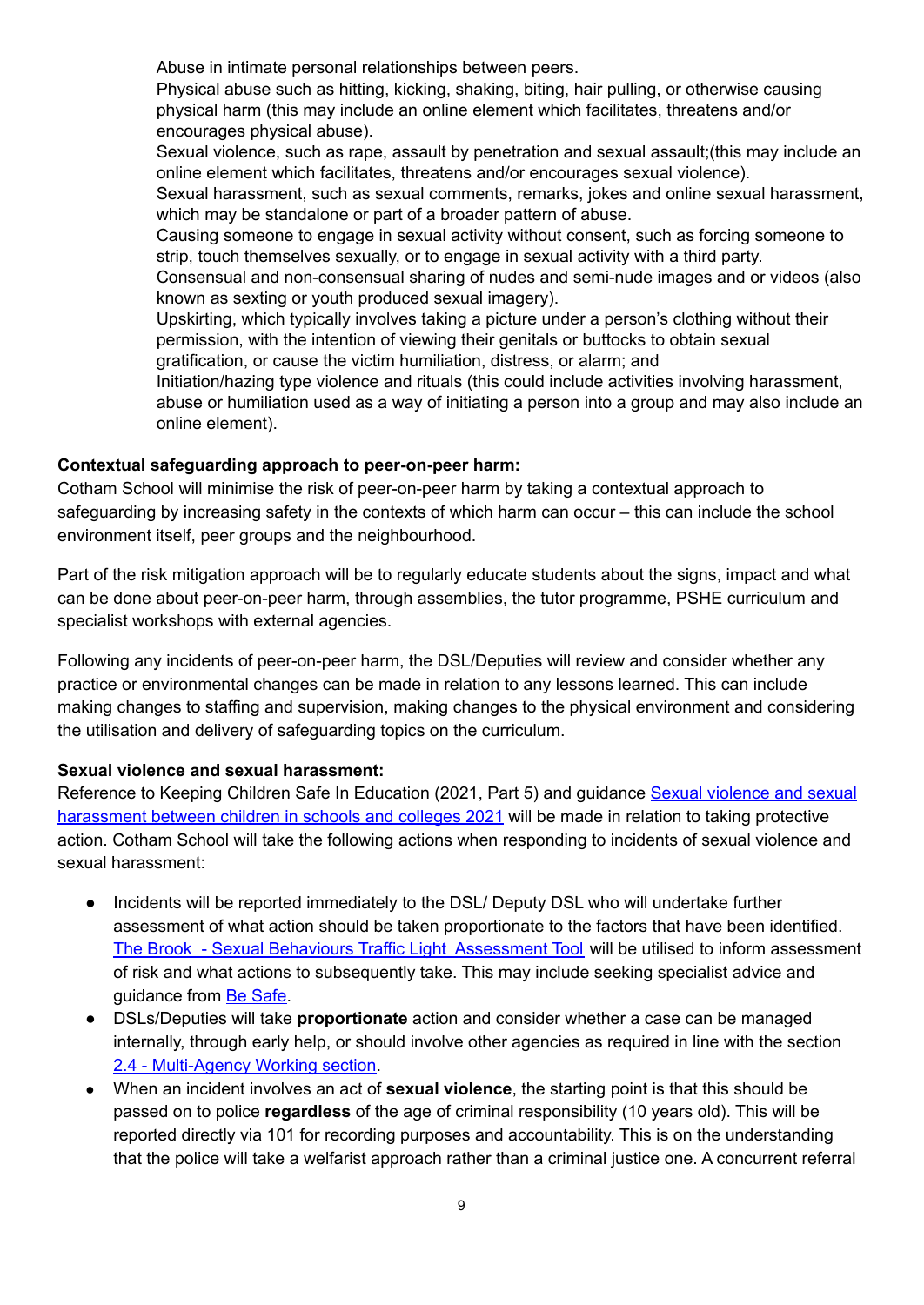to social care must also be made. A strategy can be requested where education professionals can voice explicit concerns of criminalisation in a multi-agency context.

- When the children involved require a statutory assessment either under s.17 or s. 47 of the Children Act 1989 a referral to social care will be undertaken.
- Where the report includes an online element, Cotham School will follow guidance from [Searching,](https://www.gov.uk/government/publications/searching-screening-and-confiscation) screening and confiscation at school - GOV.UK [\(www.gov.uk\)](https://www.gov.uk/government/publications/searching-screening-and-confiscation) and Sharing nudes and [semi-nudes:](https://www.gov.uk/government/publications/sharing-nudes-and-semi-nudes-advice-for-education-settings-working-with-children-and-young-people) advice for education settings working with children and young people - GOV.UK [\(www.gov.uk\).](https://www.gov.uk/government/publications/sharing-nudes-and-semi-nudes-advice-for-education-settings-working-with-children-and-young-people)
- Risk assessments and or safety plans will be developed for individual children who have been involved in an incident.

#### **Monitoring the application of the Policy**

The SLT and governors on the Learning and Wellbeing sub-committee will collate and analyse behaviour data to ensure that no group of students are disadvantaged by the BfL system.

#### **This Policy applies to:**

- Teachers
- Associate staff whose job normally includes supervising students such as peripatetic music teachers, higher level teaching assistants, learning mentors and school meals supervisors;
- Administration staff, site staff, cleaners and technicians;

● Unpaid volunteers, for example parents accompanying students on school visits, outside speakers.

This policy should be read in conjunction with the following;

- Mobile Phone Policy (school website)
- Anti-bullying Policy (school website)
- E-safety Policy (school website)
- Safeguarding Policy (school website)
- Use of Reasonable Force Policy (available upon request)
- School Uniform Policy (school website and student planner)
- BfL Procedures (available upon request)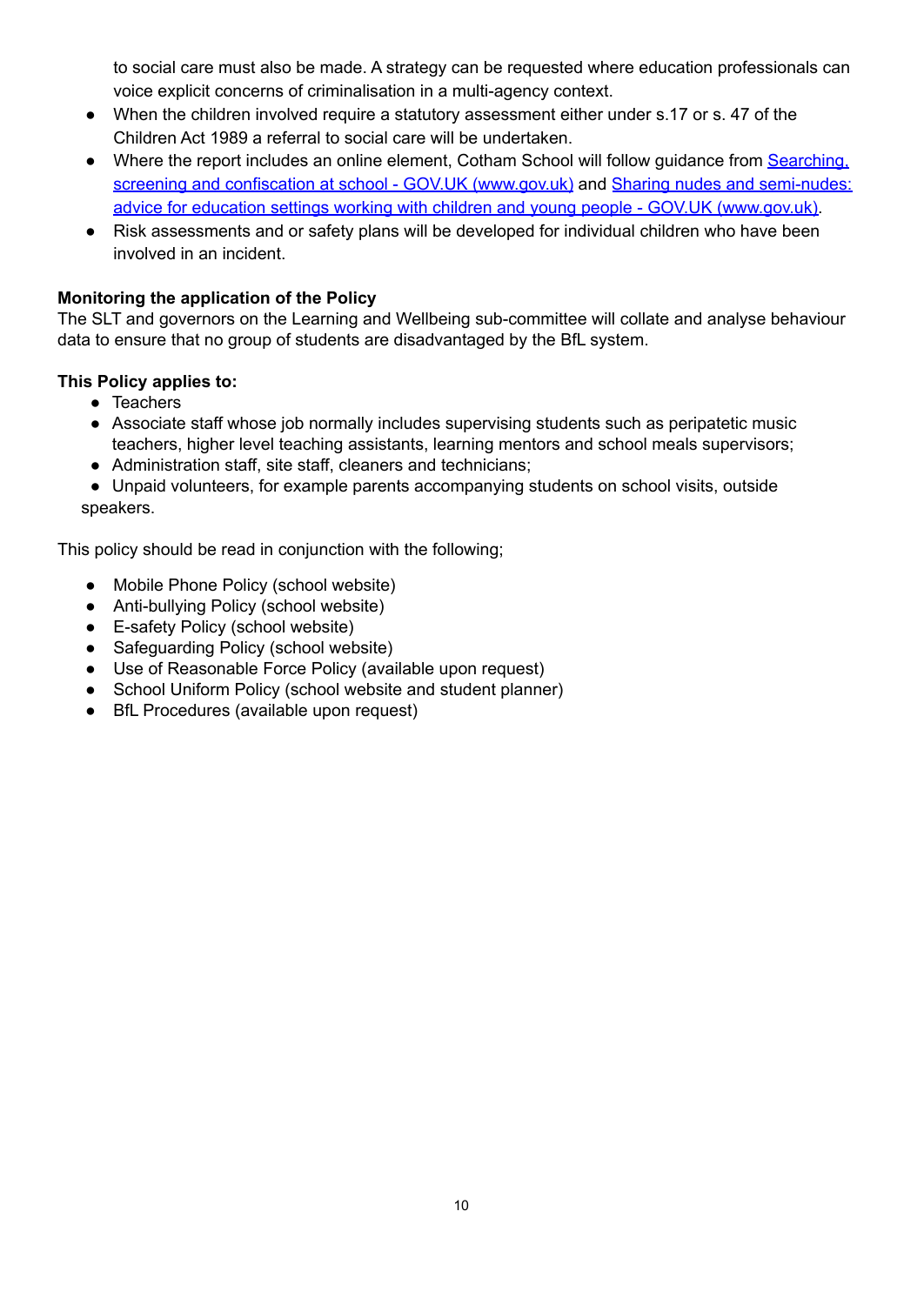#### **Appendix 1 What the law says for academy schools**

The Behaviour Policy at Cotham School has been written to reflect advice published by the Department for Education on '*Behaviour and discipline in schools'*, January 2016. In line with this guidance and to facilitate an outstanding, safe and happy school environment, the policy sets out to;

- promote good behaviour;
- prevent bullying;
- regulate low level disruption in the classroom to ensure students complete assigned work;
- regulate the conduct of students around school, including to and from school;
- manage serious incidents and
- ensure the consequences of poor behaviour are applied consistently and fairly.

Teachers have statutory authority to discipline students whose behaviour is unacceptable, who break the school rules or who fail to follow a reasonable instruction (Section 90 and 91 of the Education and Inspections Act 2006). This authority applies to all paid staff with responsibility for students, including associate staff.

- Teachers can discipline students at any time the student is in school or elsewhere under the charge of a teacher, including on school visits.
- Teachers can discipline students for misbehaviour outside school. This may include misbehaviour when a student is taking part in any school-organised or school-related activity, travelling to or from school, wearing school uniform or when the student is in some other way identifiable as a student of Cotham School.
- A member of staff may discipline a student whose misconduct could have repercussions for the orderly running of the school or who poses a threat to another student or member of the public or whose behaviour could adversely affect the reputation of the school.
- Teachers have the authority to impose detention outside school hours.
- Teachers can confiscate students' property where it is used to cause a nuisance, or where it breaches the school rules, such as non-uniform items of clothing, jewellery or mobile phones/electronic devices which are visible or audible. The school reserves the right to return confiscated items directly to parents or carers.
- Teachers have the legal authority to search without consent for weapons, knives, alcohol, illegal drugs, tobacco, fireworks, pornographic images or any item that is likely to be used to commit an offence, cause damage to property or personal injury and stolen items. Students found in possession of such items may be excluded from school. All illegal items including weapons and knives will always be handed over to the police.
- The legal provisions on school discipline provide members of staff with the authority to use reasonable force to prevent students from committing an offence, injuring themselves or others, or damaging property, and to maintain good order and discipline in the classroom.

A punishment must be proportionate. In determining whether a punishment is reasonable, section 91 of the Education and Inspections Act 2006 says the penalty must be reasonable in all the circumstances and that account must be taken of the student's age, any special educational needs or disability they may have, and any religious requirements affecting them.

The school will also consider whether the behaviour under review gives cause to suspect that a child is suffering, or is likely to suffer, significant harm. Where this may be the case, school staff will follow the school's safeguarding policy. They should also consider whether continuing disruptive behaviour might be the result of unmet educational or other needs. At this point, the school may consider a referral to the Special Needs Coordinator.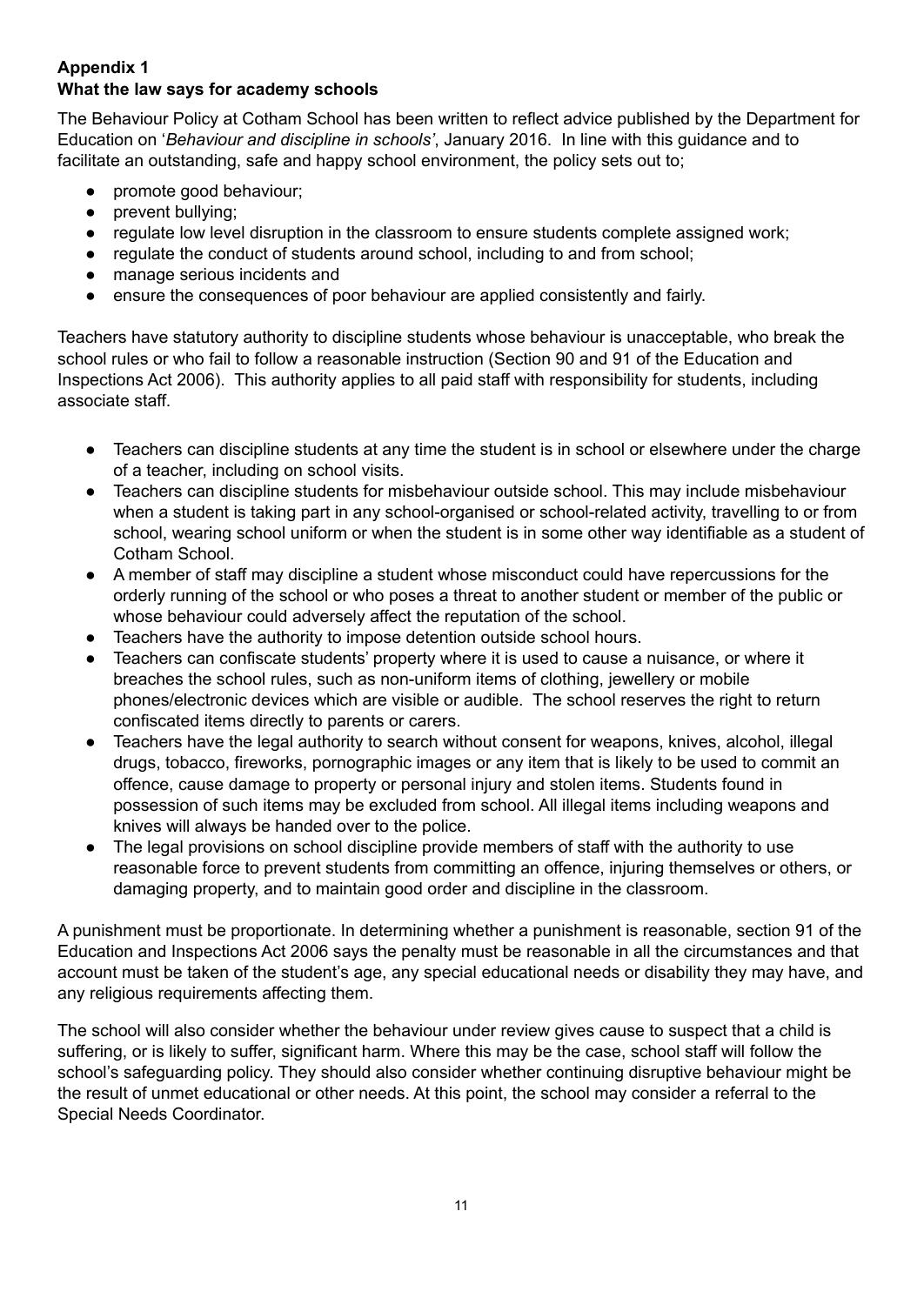#### **Appendix 2 HOME SCHOOL AGREEMENT**

At the heart of our values as a school, lies a belief that through working closely together we create a partnership that benefits our students. We therefore ask that you read and sign this agreement and hand it in or send it to the school when you complete our admission form.

We hope that the agreement enables you to recognise our commitment to ensuring all our students achieve their very best.

#### **As a student I will:**

- Believe I can achieve.
- Attend school daily and on time, wearing the correct uniform.
- Bring the books and equipment I need every day.
- Respect the right of everyone to learn in class without being interrupted.
- Do all classwork, homework and coursework as well as I can and hand it in on time.
- Be polite and helpful to all adults and each other, avoiding offensive language at all times.
- Contribute positively to the life of the school.
- Move around the school site between lessons quickly, calmly and quietly
- Place all litter in the bins provided and respect the school environment
- Avoid behaviour which may make others feel uncomfortable, for example by respecting other students personal space by avoiding unwanted touching, pushing and other types of rough play

#### **As a student, when out in the wider community, I will:**

- Follow all staff instructions immediately to leave the exit gates and other areas of the school directly at the end of the school day
- Behave responsibly and use appropriate language to each other and members of the public
- Wear full school uniform to and from school
- Maintain positive behaviour on transport, educational visits and other off-site placements
- Show consideration at all times to members of the public by not crowding pavements and giving way

#### **As a parent/carer I will:**

- Keep the school informed of reasons for absence and any difficulties that might affect my son's/daughter's work or behaviour.
- Support the school's policies.
- Support my son/daughter in homework and other home learning opportunities, recognising that I share responsibility with the school for his/her academic progress.
- Attend Parents' Evenings and Family Consultation Days and other occasions when it is necessary to meet the teachers at school
- Ensure my child attends school on time and attends every day.
- Ensure my child has the correct uniform and equipment for learning

#### **As staff we will:**

- Provide a safe, healthy and happy working environment in which every individual is valued.
- Provide a balanced curriculum, set and mark homework and enable students to enjoy learning.
- Keep parents/ carers informed about the school calendar, activities, policies and staffing through regular newsletters
- Contact parents/ carers if there is a concern about attendance, punctuality, work or behaviour.
- Keep parents/ carers informed of their child's academic progress.
- Create opportunities for students to build good relationships and develop a sense of responsibility and pride in the school.
- Reward students frequently and publicly for their hard work, positive attitude and for upholding the school ethos.
- Have clearly stated, published Behaviour procedures and ensure misbehaviour is dealt with consistently.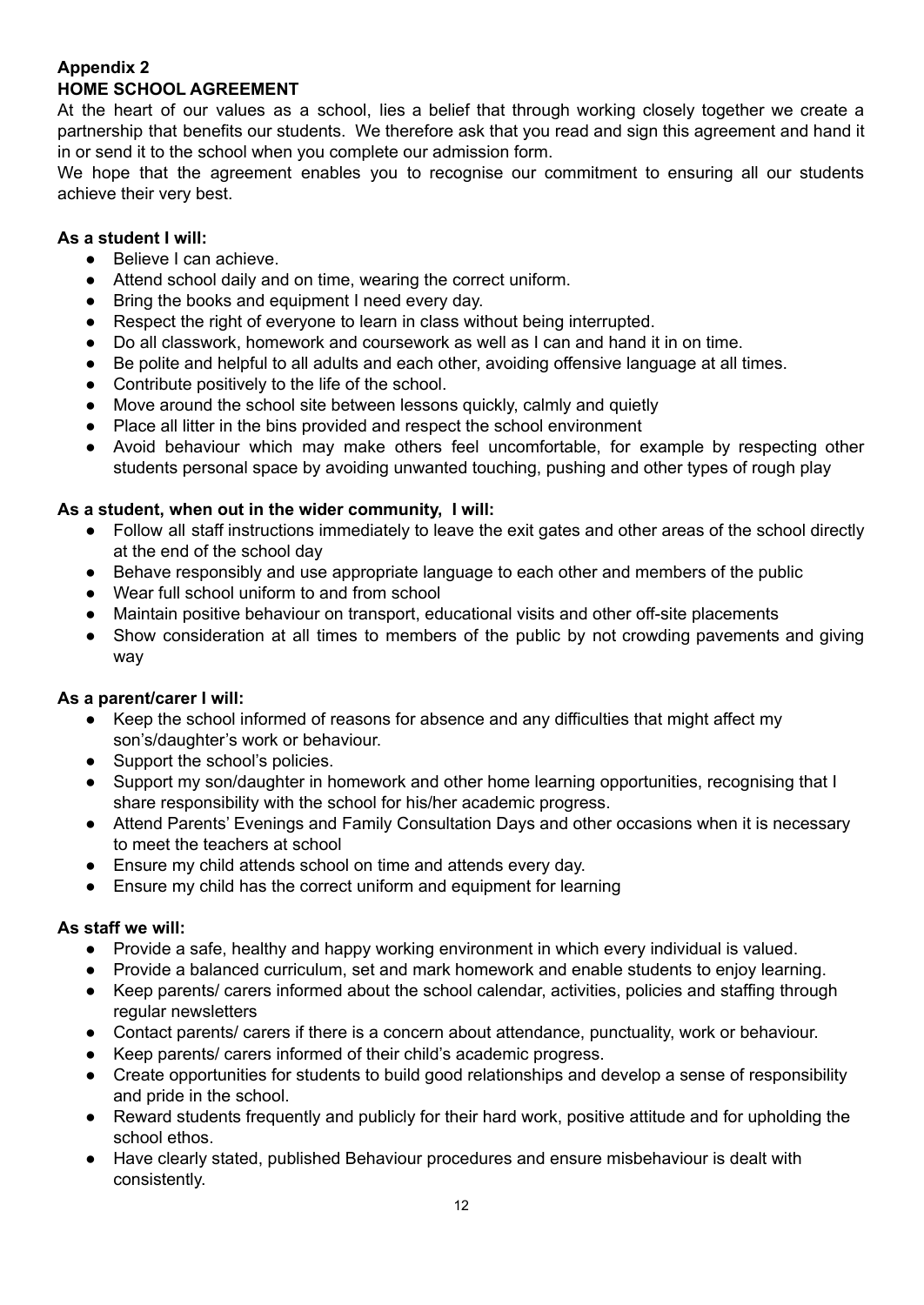#### **Appendix 3: The Basic 8**



### **READY FOR LEARNING**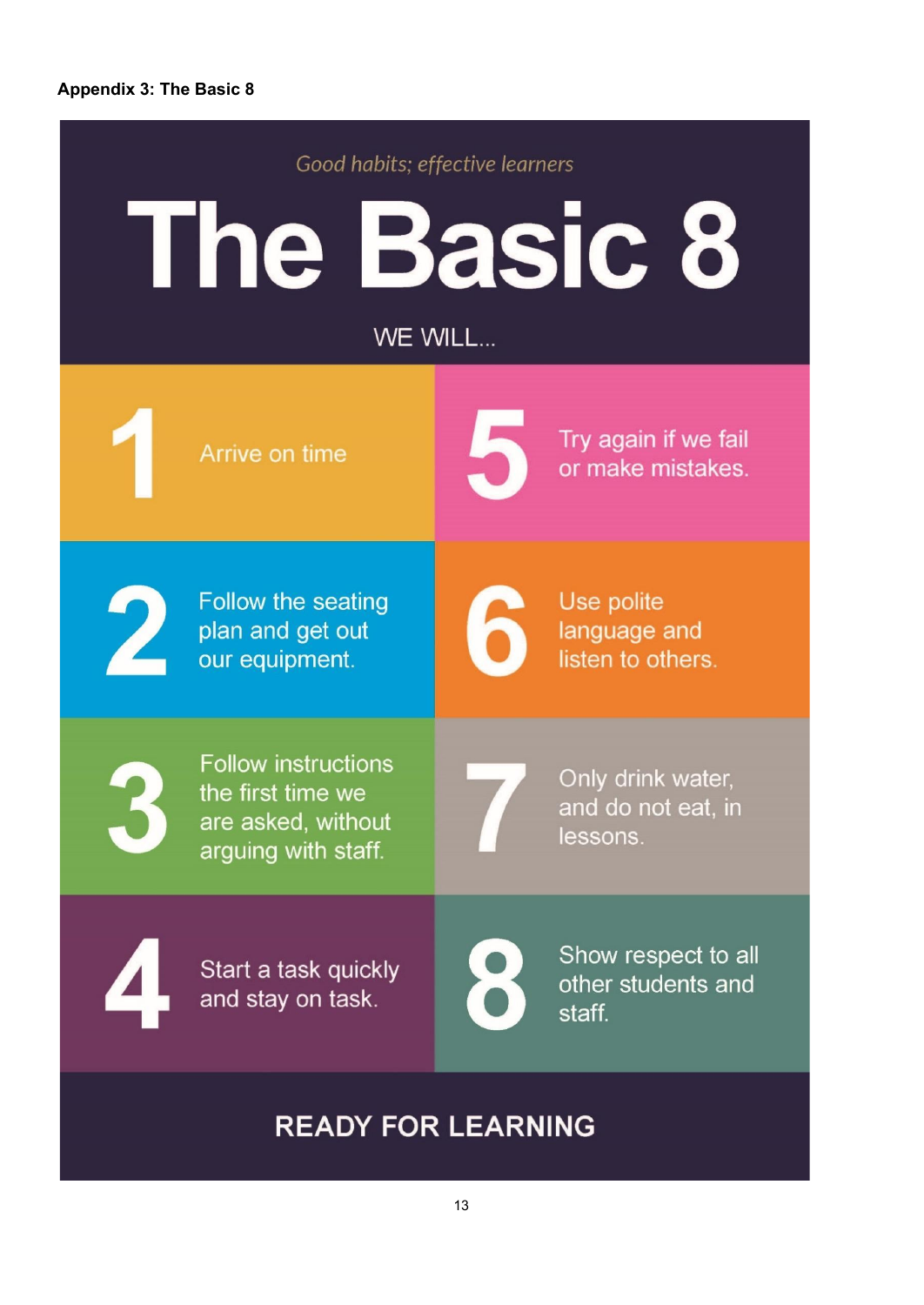#### **Appendix 4 - Cotham Manners**

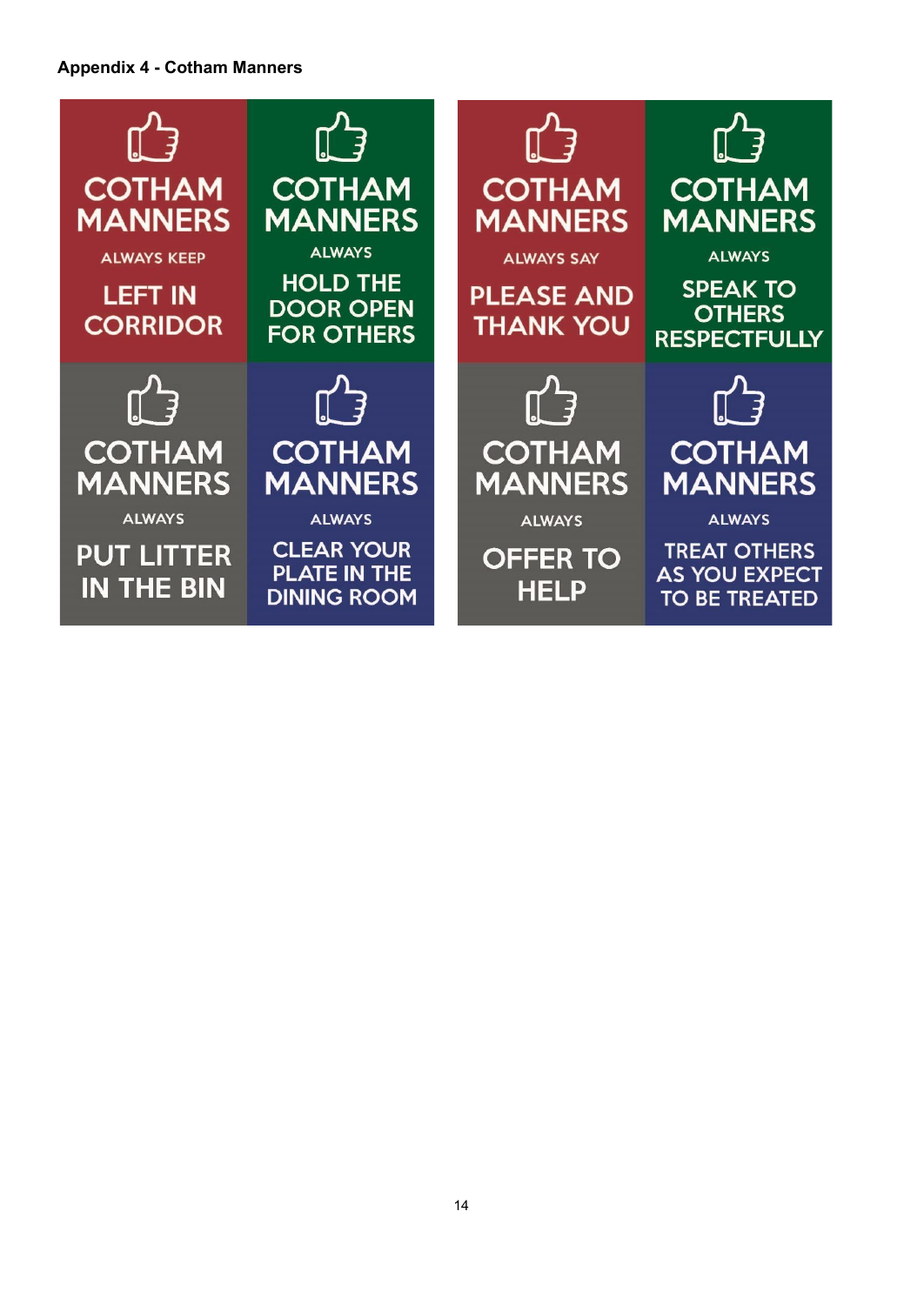#### **Appendix 5 – Policy and Rationale for Temporary Alternative Provision, Managed Moves and Panel Agreed Managed Moves**

The following three strategies are used across the city by all secondary schools, always in agreement with student and parent/carer.

#### **Temporary Alternative Provision**

An informal arrangement of one to two weeks at another school can be arranged in order to provide a break for the student from a cycle of bad habits or negative behaviours that they may have got themselves into and so that they can return with a fresh mindset.

#### **Managed Moves**

When a student is struggling at school with managing to consistently follow the rules and expectations set by the school, is struggling with attendance, or is unhappy at school and would like a change, the first step can be for a young person to attempt a 12-week informal managed move between schools to allow them the chance at a fresh and positive start in a new environment. The young person continues to be on roll at their current 'home school' and is supported by their home school through regular meetings with parent/carer and the new school and, at an initial meeting involving all parties, in helping the managed move school to establish strategies for support to encourage the managed move to be a success for the young person. Parent/carer and the young person have control over which schools they wish to be approached for a managed move by choosing three schools. The managed move is reviewed by all parties every 4 weeks at a meeting held at the new school and, at the end of the 12 weeks, if not before, all parties meet again to agree on the next steps. If parent/carer, student and new school are all happy to do so, then the new school will take the student on their roll. If any member of the party are not happy with proceeding with the managed move either at the end of 12-weeks or before, then the student returns to their home school and parent/carer, student and home school meet again to discuss the next steps.

#### **Panel Agreed Managed Moves (PAMMs)**

At Bristol City Council (BCC), and in secondary schools across Bristol, there is a recognition of the need to reduce permanent exclusions of young people across the city and, as such, in June 2016, the Bristol Inclusion Panel (BIP) was established by BCC to enable secondary schools across the city to work together to avoid permanently excluding a young person from education and having a PEX on their educational record. Students referred to the BIP are done so having failed two attempts at an informal NT to two different schools or when the severity of a one-off action is so extreme that the young person cannot return to their home school. Once a PAMM has been agreed by all parties, with parent/carer and student making a choice of three possible schools, the process then follows the same path as an NT. If, in the rare case, a PAMM fails, then a re-referral is made back to the BIP for consideration of the next step. The young person remains on roll at their 'home school' until they have been successful in their PAMM and can go on roll at another educational provider.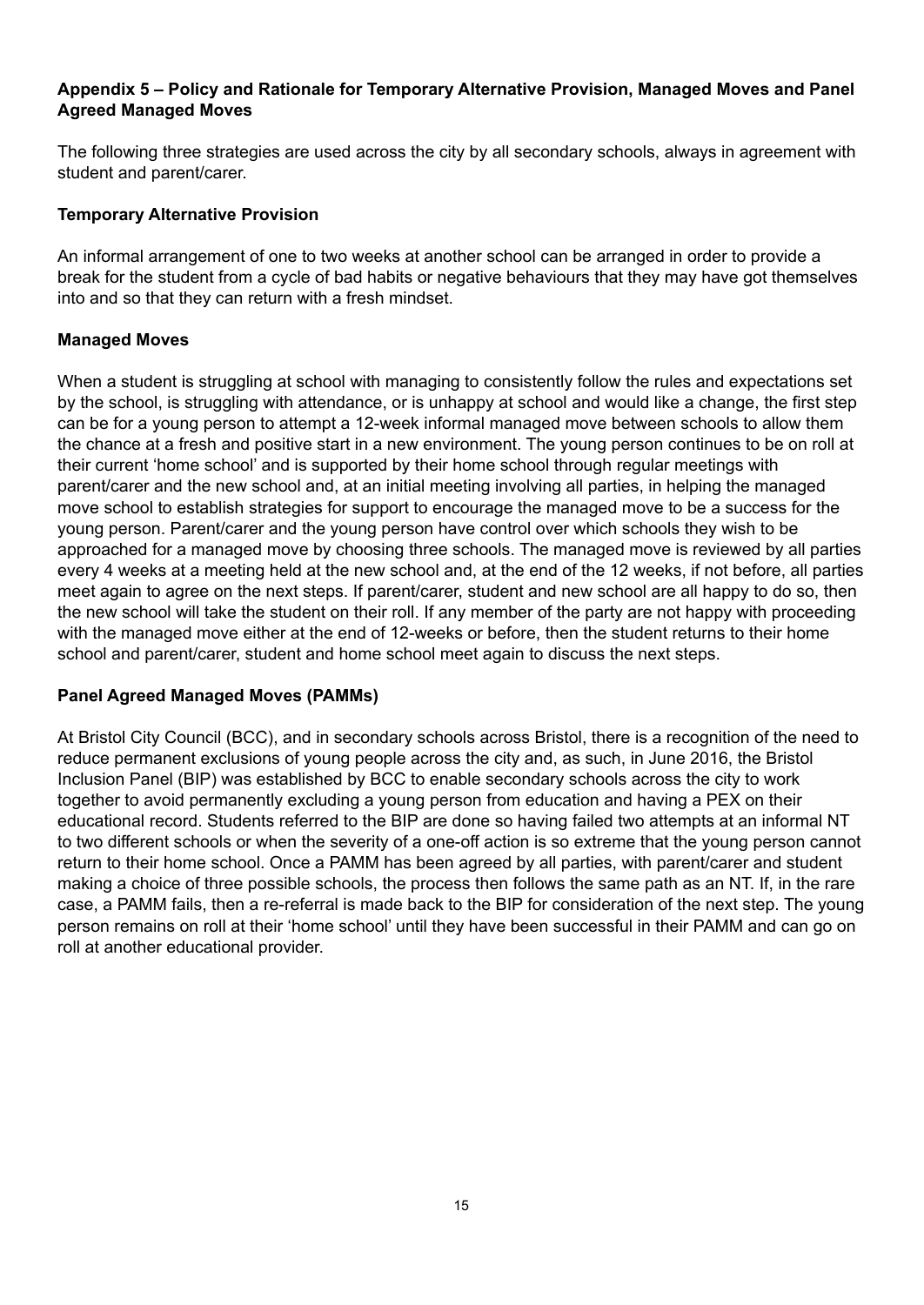#### **Current procedures regarding the use of Basic 8, Removal from a lesson, After School detentions and Headteacher detentions**

It is important to note that behaviour procedures are under constant review, in consultation with staff and students, and are subject to tweaking.

#### **Use of Basic 8 in the classroom and referrals to the Learning Coordinator**

**Language and clarity are key to ensuring students fully understand the expectations of them.** Students will be given 2 reminders when they have not met the Basic 8 expectation. These reminders give students the opportunity to adjust their behaviour. Further behaviour issues will result in the student being removed from their lesson and placed within a link classroom (a NBP16 lesson) for the remainder of the lesson. Students will, whenever possible, be provided with work by their teacher to complete within the 'link' room.

A student's failure to behave appropriately whilst in the 'link' room may result in a Fixed Term Suspension.

#### **Teacher and Faculty Area detentions**

Teachers can ask a student to attend a teacher detention if a student has not completed work to a satisfactory standard in a lesson or if the student has not completed homework. Faculties also have scheduled Faculty Area Detentions that teachers can refer students to because of classwork or homework concerns.

#### **After School detentions (ASD)**

Students receive an After School Detention when displaying poor behaviour at break or lunchtime or during lesson changeover. ASDs take place at 2.45 and last for 20 minutes.

ASDs are also given as a sanction when students are persistently late to school or persistently come to school without their REP (reading book, equipment, planner)

#### **Headteacher detentions:**

Students receive a Headteacher detention for more serious behaviour incidents or for persistent and repeated behaviours. These take place on a Friday at the end of the school day.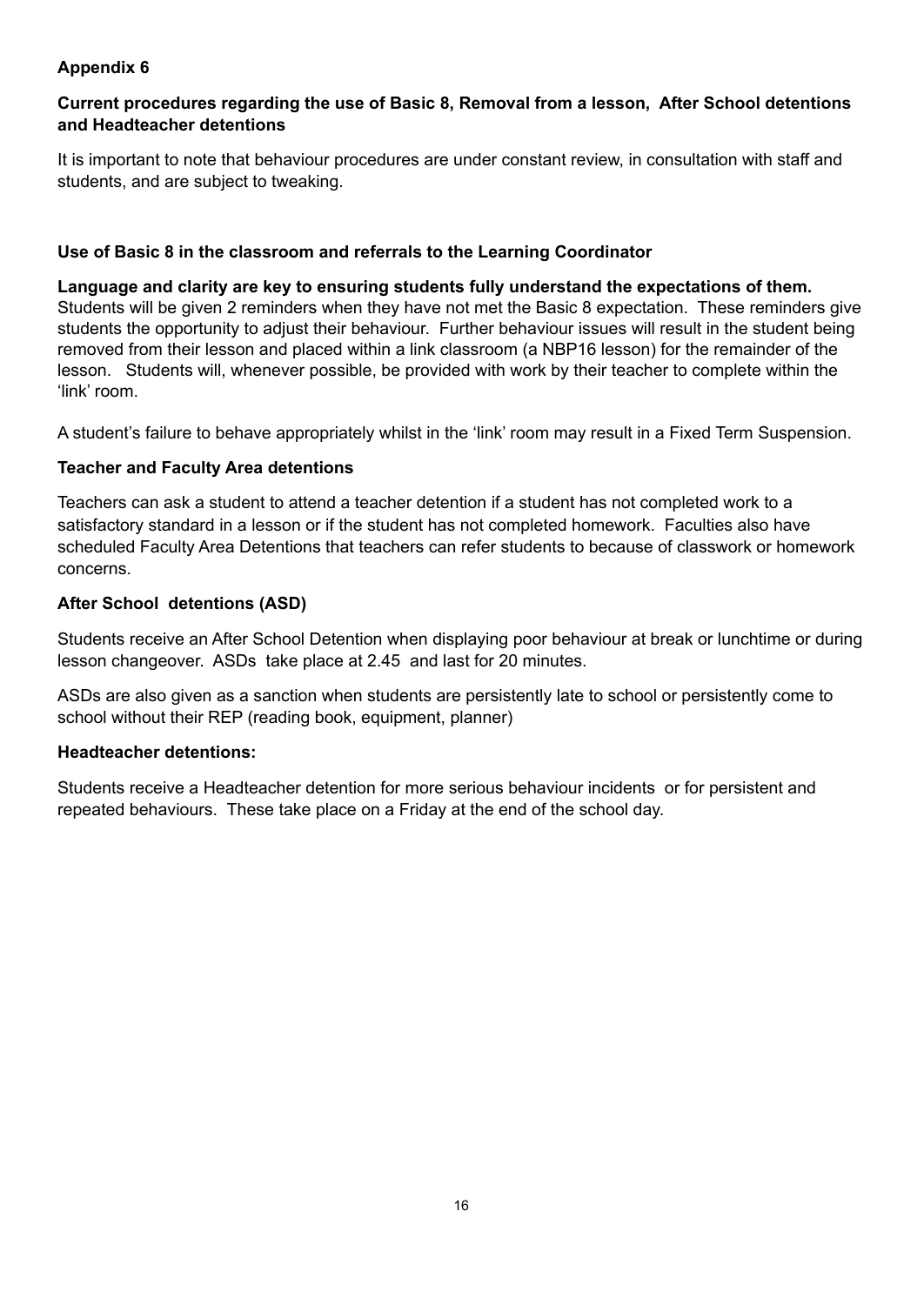#### **Staff Roles and Responsibilities for Supporting Good Behaviour**

Every staff member, in whatever role, has a responsibility to support students in their learning by contributing to their personal development and wellbeing.

#### **Role of Form Tutors**

The form tutor plays an integral role in supporting students. The form tutor sets the standards and expectations of students for the day. In partnership with the Learning Coordinator the form tutor should assist in monitoring the behaviour, academic and personal development of students within the form group.

#### **Registration/ Form Time**

- Registration/ Tutor Time are part of the school day and should contribute to the teaching and learning process in the school;
- Form tutors are role models and good punctuality to registration/ Tutor Time is essential;
- Excellent punctuality and attendance should be encouraged and rewarded in line with the Attendance Policy guidance. Students should be made aware of the link between attendance and achievement;
- Silence should be maintained while the register is taken;
- Form tutors should aim to talk to students on an individual basis to monitor personal and academic progress, uniform and to monitor the use of the Home Learning Planner (on a weekly basis to monitor progress, rewards and sanctions);
- Form tutors should engage students in meaningful activities during tutor time in accordance with the Learning Coordinator's Tutor Period timetable;

#### **Role of Learning Coordinators (LCs)**

- LCs are responsible for monitoring and managing the personal and academic well being of the students in their Year Group and to monitor the application of the Good Behaviour Policy;
- LCs are expected to work in partnership with Faculty Team Leaders and form tutors, classroom teachers and other adults employed or utilised by the school to support students in promoting the school ethos across the Year Group;
- Any behavioural concerns regarding a student should be discussed with the LC;
- LCs are expected to track their Year Group through analysis of information/ data/reports related to the well-being, behaviour, punctuality, attendance and academic progress of students;
- The LC will inform form tutors of tutees Behaviour Points at least once every term;
- The LC will support with ASDs
- The progress of students and the efficacy of the BfL Policy, systems and structures will be monitored, evaluated and reviewed by LCs and the Senior Leadership Team (SLT) through Line Management Meetings, the Year Team Data Review process.

#### **Role of Classroom Teachers**

- The role of the classroom teacher is to manage behaviour, learning and teaching within their classroom and in doing so to apply the BfL Policy consistently and fairly;
- Any concerns with the behaviour or academic progress of an individual student must be referred to and discussed with the appropriate Faculty Team Leader.

#### **Role of Faculty Leaders (FLs)**

- The role of the FL is to manage behaviour, learning and teaching within their subject area(s) and to monitor the application of the BfL Policy
- Should they persist problems with the behaviour of an individual student or class must be referred to and discussed with the appropriate FL
- FLs will support the professional development needs of individual staff members within their subject area(s) with regards to behaviour management.
- FLs will run a Faculty Area Detention (FAD).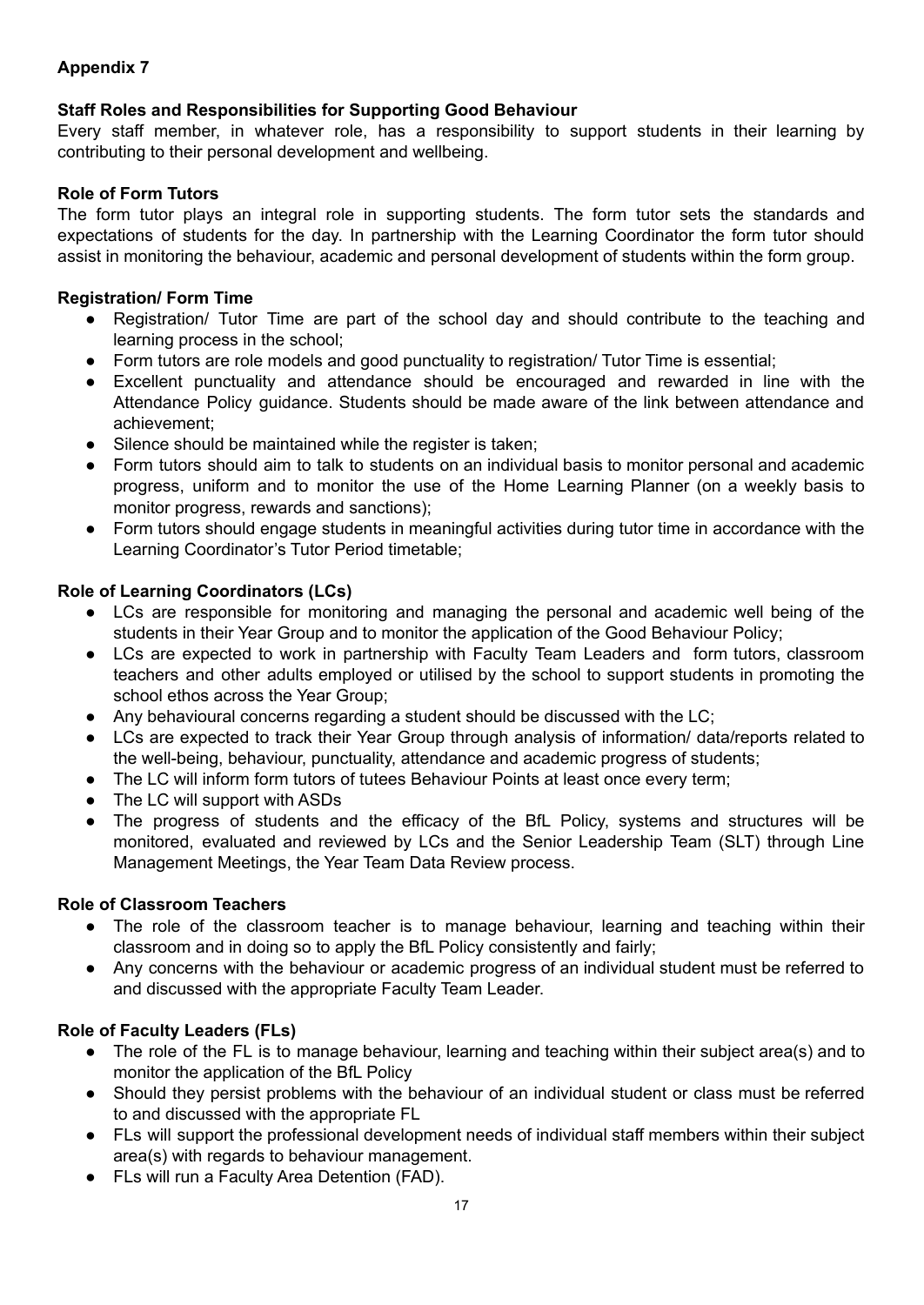• The progress of students and the efficacy of the Good Behaviour Policy, systems and structures will be monitored, evaluated and reviewed by FLs and the SLT through students' termly reports to parents/ carers, Line Management Meetings, and Faculty Improvement Plans.

#### **Role of Senior Leadership Team**

- The SLT are responsible for the overall leadership, management, development, monitoring and evaluation of behaviour and the application and efficacy of the BfL Policy across the school;
- The SLT will run a weekly Headteacher's detention after school
- A named member of the SLT has development oversight of behaviour.

#### **Role of the Headteacher**

The Headteacher is responsible for leadership, direction, organisation and accountability of the school in all areas including behaviour.

#### **Role of the Governing Body**

The Governors are accountable for the performance of the school, including behaviour, to parents/ carers and the wider community.

#### **Evaluation and Review**

This policy will be evaluated on an annual basis by the Headteacher and the SLT Safeguarding and Behaviour Leader.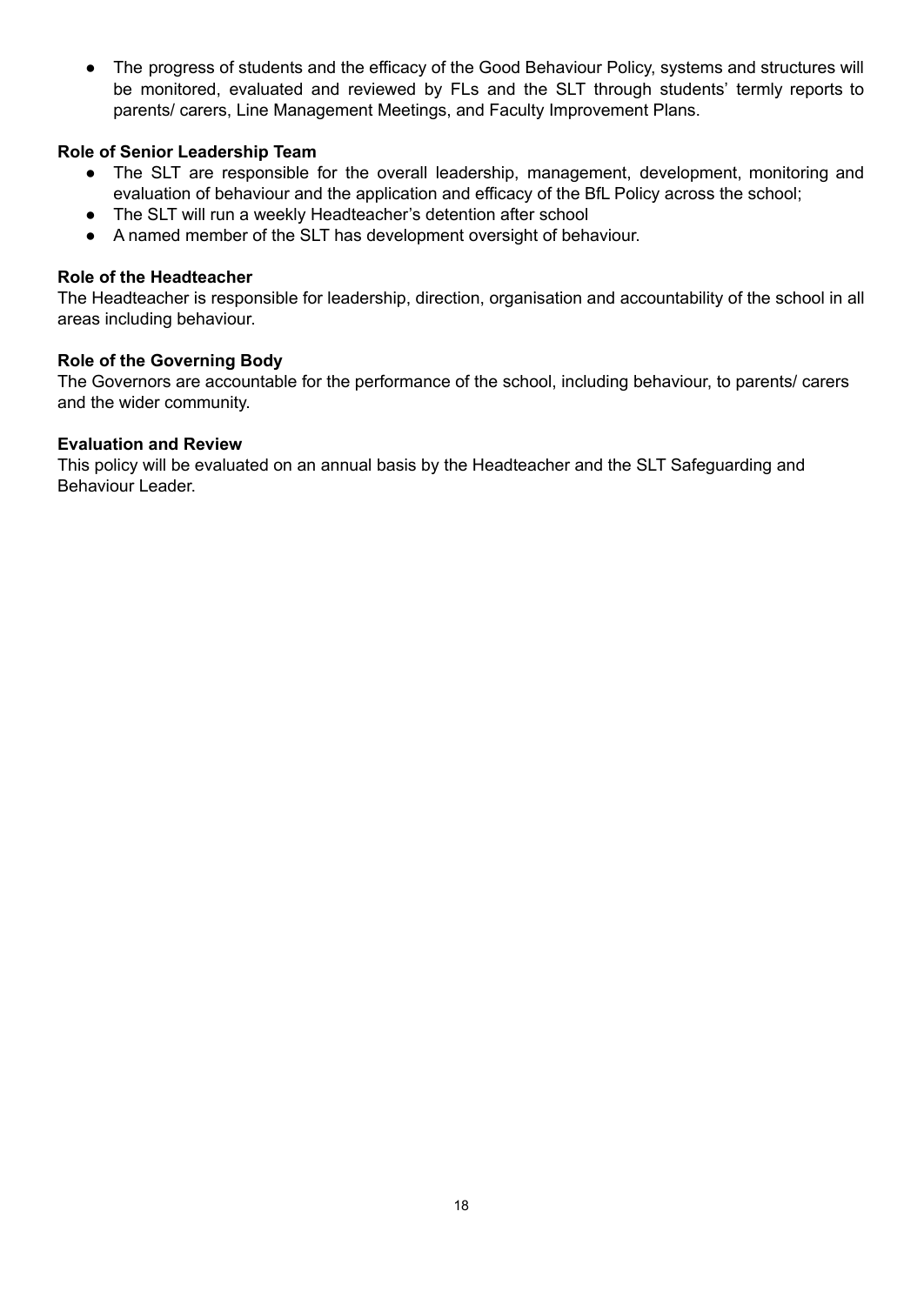#### **Offensive Weapons Policy**

The subject of students bringing offensive weapons into school has become an issue of increasing concern, as highlighted in recent high profile incidents. Individual schools will educate their students on this issue through the Citizenship and PSHE curriculum. However, it has been agreed (by Cotham's Governing Body) that for this policy to be successful in protecting staff and students in our school communities, it will be implemented without exception.

Police involvement in cases of weapons found in school will be seen as a positive outcome for the individual student concerned as well as the school as a whole. The police, in appropriate circumstances and in consultation with the school, will promote charging and court action in the case of knife possession inside the school. However, they will also initiate support mechanisms and interventions for the student concerned.

#### **Protocol to be followed where a student is found in unlawful possession of a knife, bladed implement or other offensive weapon:**

It is important to note that should a weapon be used or there is threat of use, the police should be called immediately. If there are no aggravated circumstances and no immediate threat, safe removal of the weapon can take place.

Below is a flow diagram that sets out Bristol City Councils guidance as to when to call the police, guidance for schools and colleges to reflect local resources and practice.



#### **When completing a search, the school will ensure the following:**

- That there are two members of staff in the room.
- That the search is conducted discreetly.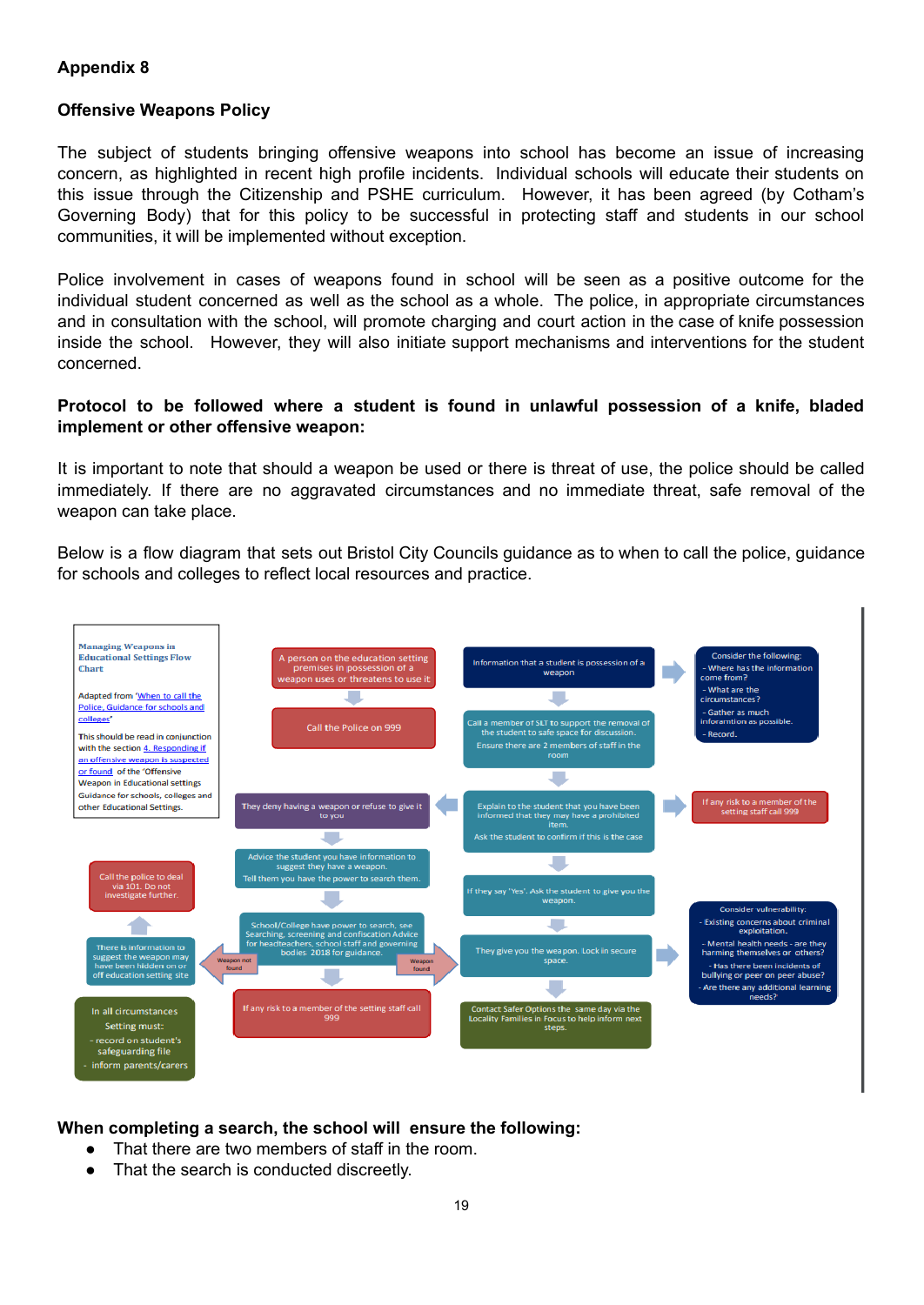- That the purpose of the search is explained to the student.
- That decisions and reasons for making decisions are recorded on the students safeguarding file. This includes records of the name of the person requesting the search and the reasons for the search, the time, date and location of the search and any items found.
- Inform parents/carers that a search has taken place and explain clearly the reasons why the search has taken place. If after conducting a search and no items are found, the school still has reasonable suspicion, they will record these reasons.
- If there is a suggestion that the weapon may have been hidden off site or in the educational setting the school will contact 101 or the School Liaison Officer for further advice.
- Our School Liaison Officer will be notified of all incidents ;
- Where weapons come into staff possession, they will be sealed in the protective tubes provided by police and retained for collection by a Police Officer;
- The member of staff taking possession of the weapon from a student will complete a police statement regarding the seizure;
- The student may be required to attend the police station, either by direct arrest or subsequent invitation;
- Unless the incident is of such a serious nature that immediate police intervention is necessary this decision will be a joint agreement between the police and school;
- The student can expect to be interviewed at the police station regarding their possession of the weapon and the police will then make a decision regarding judicial disposal.

The judicial disposal will normally consider the following options:

- Take No Further Action
- Warn the suspect in accordance with the Final Warning Scheme, and refer to Youth Offending Service
- Charge to Court

The final decision taken in relation to the above will be based upon the student's previous offending history, details of the specific incident and any other mitigating circumstances to be considered.

#### **School Sanction**

The Headteacher and Governing Body at Cotham School have agreed that the offence of bringing an Offensive Weapon onto the school site is so serious that the following sanctions may apply:

- Simple possession of a weapon permanent exclusion and police judicial procedure (unless significant mitigating factors).
- Weapon used to threaten another person permanent exclusion in addition to police judicial procedure
- Injury caused to another permanent exclusion and police prosecution.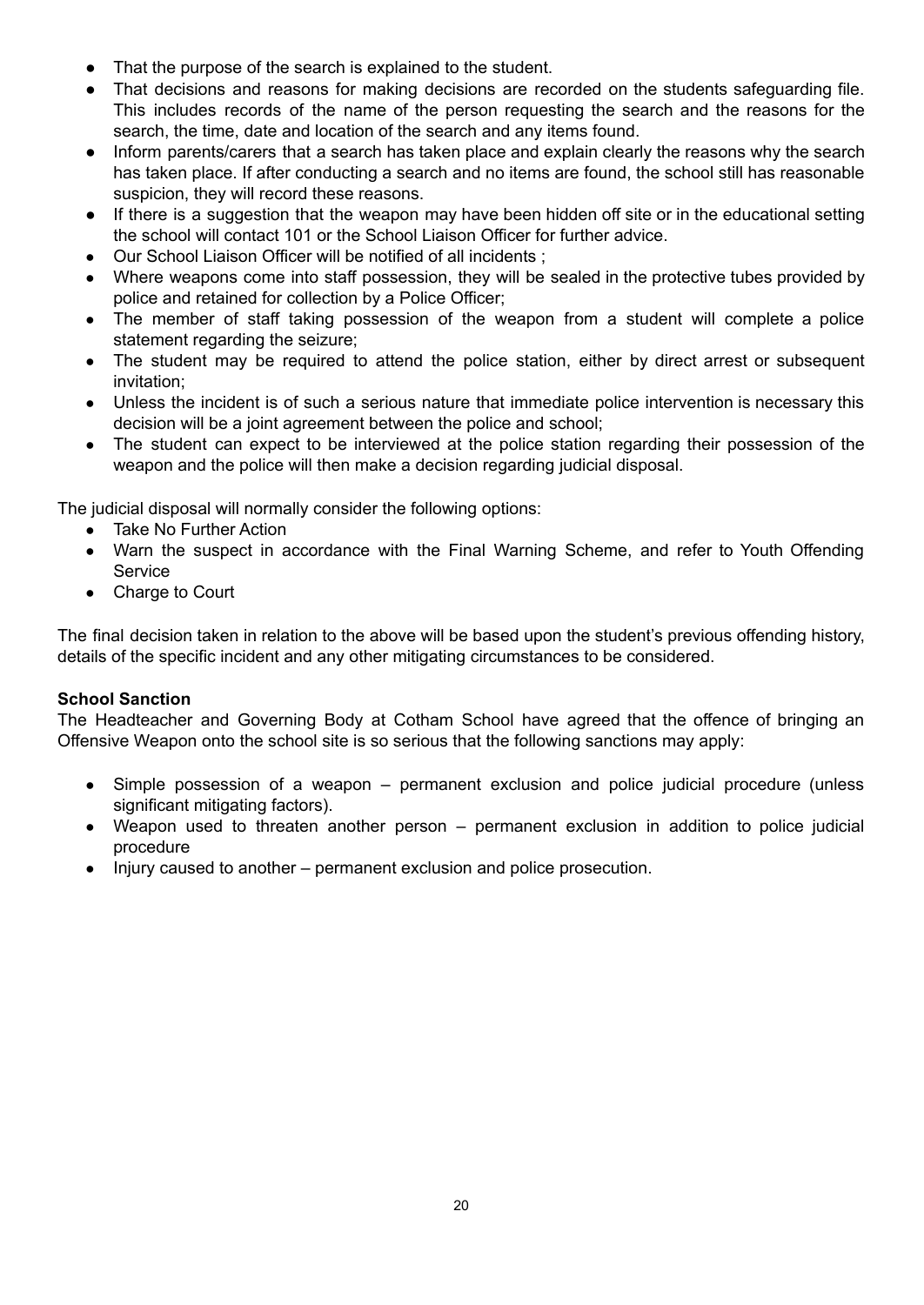#### **Drugs Policy**

The subject of students possessing, using or intending to supply controlled drugs or drugs paraphernalia at school, or when travelling to or from school, has become an issue of increasing concern. Cotham School will educate students on this issue through assemblies and the Science, Citizenship and PSHE curriculum. It has been agreed that, for this policy to be successful in protecting the school community, it will be implemented without exception.

Under new local authority guidance issued in July 2021, if a student is found in possession of a small quantity of controlled drugs, a school or college can manage the incident in line with their drug policy. In *any* instance of incidents related to possession of controlled drugs, schools and colleges are expected to contact their local Education Inclusion Manager or the Families in Focus office. Within 48 hours a meeting should be arranged between the education provider, the locality Education Inclusion Manager, the young person and a parent or carer.

The Education Inclusion Manager will work with the school to understand the nature of the incident and build a picture of the background and needs of the young person. They will review the incident with the appropriate staff and put forward several recommendations to support the young person's next steps. This might include access to targeted support from Bristol Drugs Project's New Leaf, mentoring or possible Safer Options support. Each incident will be managed on a case by case basis to facilitate the best possible outcome for the young person and maintain their school place.

Police involvement in cases of students possessing, using or intending to supply controlled drugs or drugs paraphernalia at school, or when travelling to or from school, will be seen as a positive outcome for the student(s) concerned as well as the school community as a whole. The police, in appropriate circumstances and in consultation with the school, will promote charging and court action; however, they will also initiate support mechanisms and interventions for the student(s) concerned. If Avon and Somerset Constabulary are called, their approach is to divert, educate and safeguard young people wherever possible. The Youth Alcohol Drug Diversion (YADD) is available for young people caught in possession of drugs for their personal use or if caught drunk and disorderly. This health intervention is delivered in partnership with the Youth Offending Service and Bristol Drug Project and if the young person engages with the support offered, no further action will be taken by Avon and Somerset Constabulary for the offence committed.

#### **Protocol to be followed where a student is found in possession of suspected illegal drugs or drugs paraphernalia:**

- Depending on the amount of controlled drugs found in the possession of the student, either the police or the Education Inclusion Manager or Families in Focus team will be notified as appropriate.
- Where a small quantity of suspected controlled drugs or drug paraphernalia come into staff possession, it will be confiscated, sealed in appropriate packaging and destroyed by staff.
- Where a significant quantity of suspected controlled drugs or drug paraphernalia come into staff possession, it will be confiscated, sealed in appropriate packaging and retained for collection by a police officer to be destroyed. The member of staff taking possession of the suspected controlled drugs or drugs paraphernalia will complete a police statement regarding the seizure.
- Where there is a significant quantity of controlled drugs, the student can expect to be interviewed at school by a School Liaison Officer or alternatively may be required to attend the police station, either by direct arrest or subsequent invitation. (Unless the incident is of such a serious nature that immediate police intervention is necessary this decision will be a joint agreement between the police and school)
- After interview of the student the police will make a decision regarding judicial disposal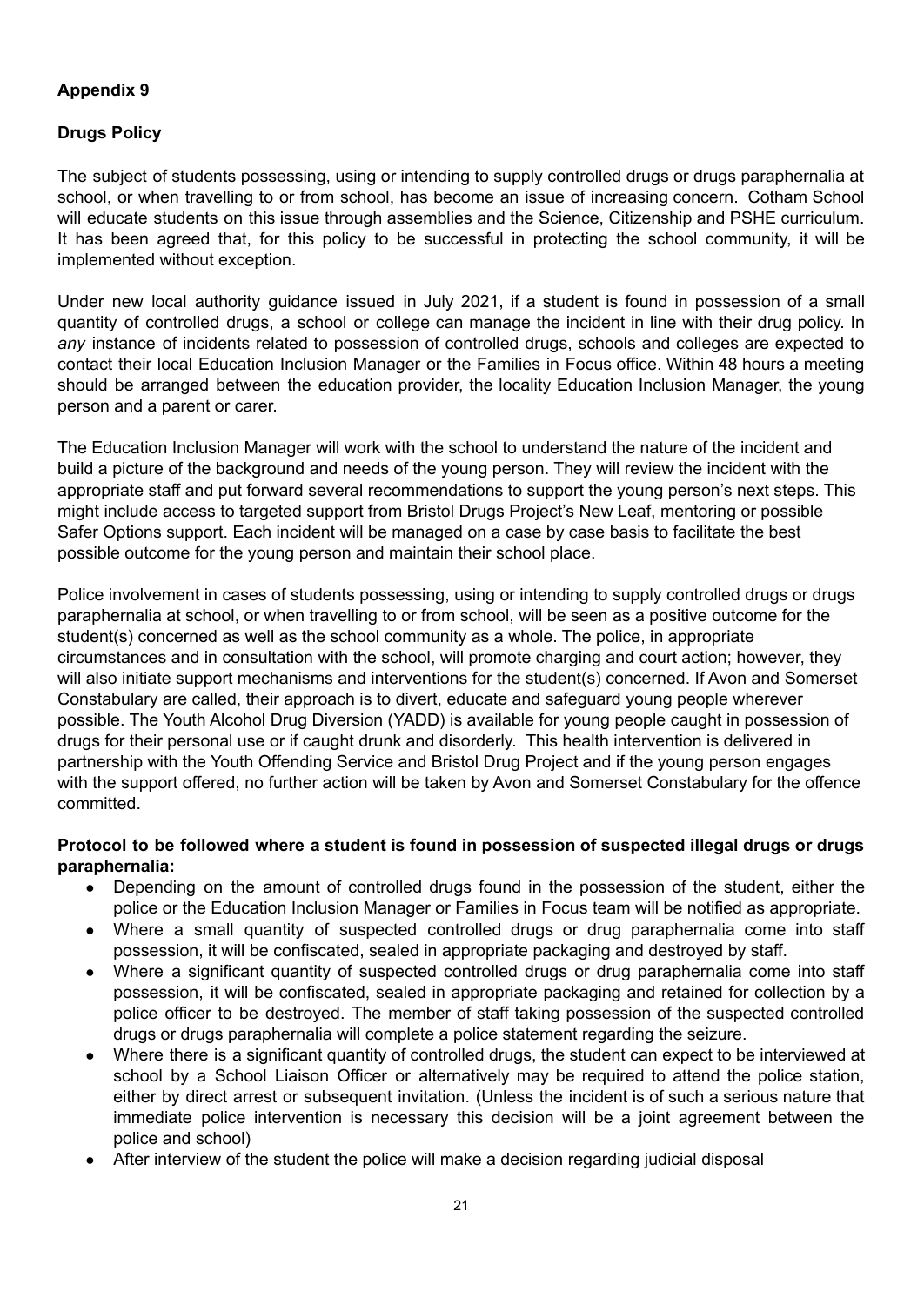The judicial disposal will usually consider the following options:

- Take No Further Action
- Warn the student(s) in accordance with the Final Warning Scheme, and refer to Youth Offending Service
- Charge to Court

The final decision taken in relation to the above will be based upon the individual student's previous offending history, details of the specific incident and any other mitigating circumstances to be considered.

#### **School Sanction**

The Headteacher and Governing Body at Cotham School have agreed that offences of possessing, using or supplying controlled drugs or drugs paraphernalia at school, or when travelling to or from school, are so serious that any student involved in such an incident places themselves at risk of permanent exclusion and the following **minimum** sanctions may apply:

- Possession of controlled drugs or drugs paraphernalia depending on the quantity, sanctions will usually be a fixed term suspension, interview with a School Liaison Officer, compulsory attendance at an intervention such as Bristol Drugs Project and regular searches for a period of time for controlled drugs. A significant quantity of controlled drugs may indicate an intent to supply and will be sanctioned accordingly as stated below.
- Use of controlled drugs or drugs paraphernalia on the school site permanent exclusion (unless significant mitigating factors) and police judicial procedure;
- Supply or Intent to supply controlled drugs or drugs paraphernalia permanent exclusion and police judicial procedure.